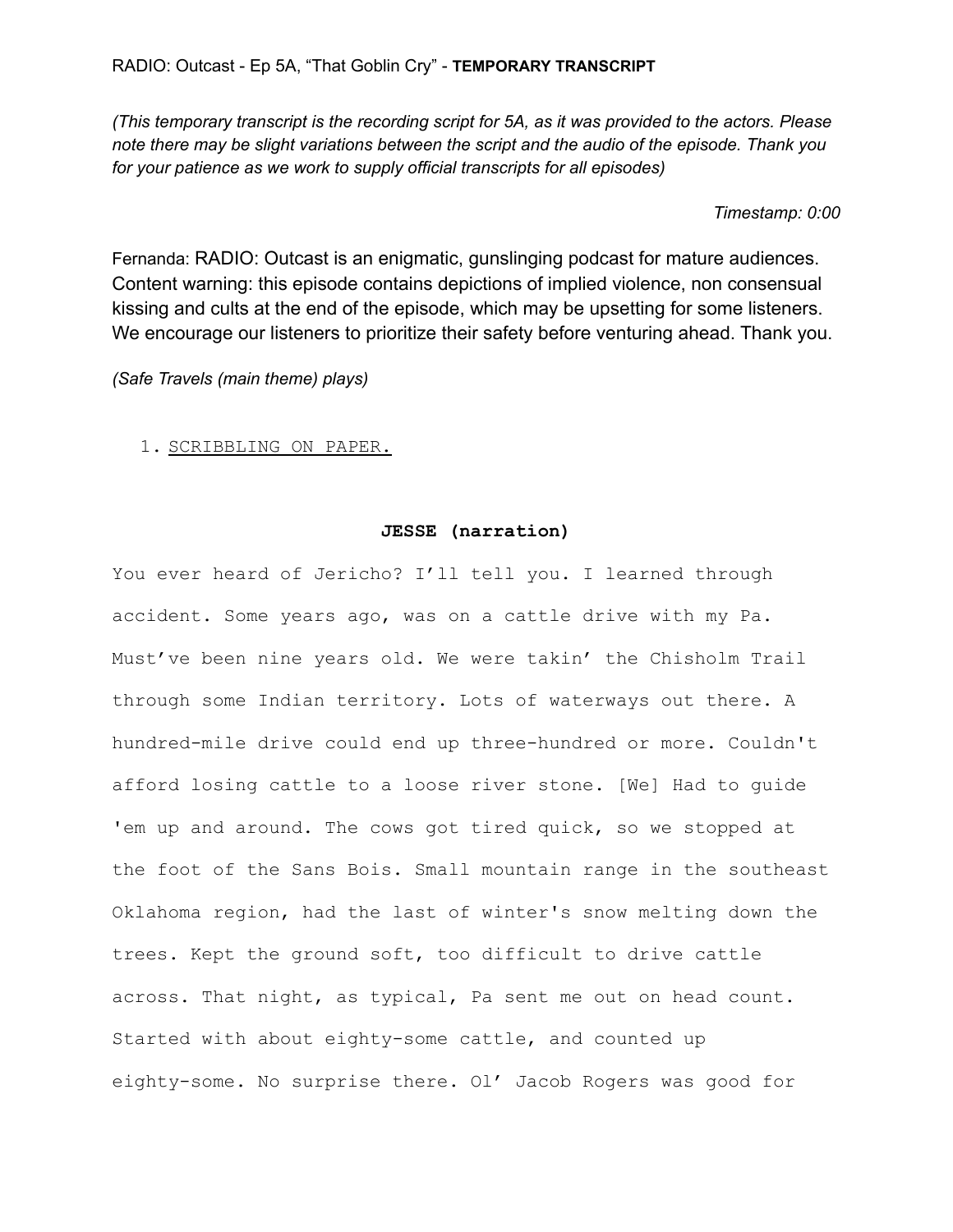hire 'cause he wasn't gonna lose a single damned head. Now during count, I noticed somethin' strange. Couple of the younger cows gettin' thin. They were startin' to look like the rabbits we'd find here-and-there along the trail, heat-struck dead and bone skinny. Pa figured it must've been the stress from the journey. He set me by the campfire and told me to hold on.

Some several hours later, he came back with a Choctaw doctor. Now she didn't speak English and he didn't speak Choctaw. This weren't anything new. Me and Pa'd traded with tribes all across the South and West, most of 'em refusing years of governmental pressure to learn English. [It] Don't mean we couldn't trade goods, though. So they went on through gestures, Pa pointing out the sick cattle and the woman investigating. Once she made her mind, the doctor reached into her sack and pulled out an old water-worn Bible. The Choctaw doctor took a reed pen and some pig blood, flipped to a page, wrote out four English words: "Die." "Mother." "Other." "Red." Pa gave her some bird bones and deer meat  $-$  [it] were goods from a recent hunt, and all we had for trade — then the doctor went on her way. Next morning I asked my Pa what her words meant. "Die." "Mother." "Other." "Red." He figured the calves got stressed from seeing corpses along the trail. I asked him, 'Why? Ain't like they're seeing no dead cows. Just a bunch of jackrabbits.' And he said it don't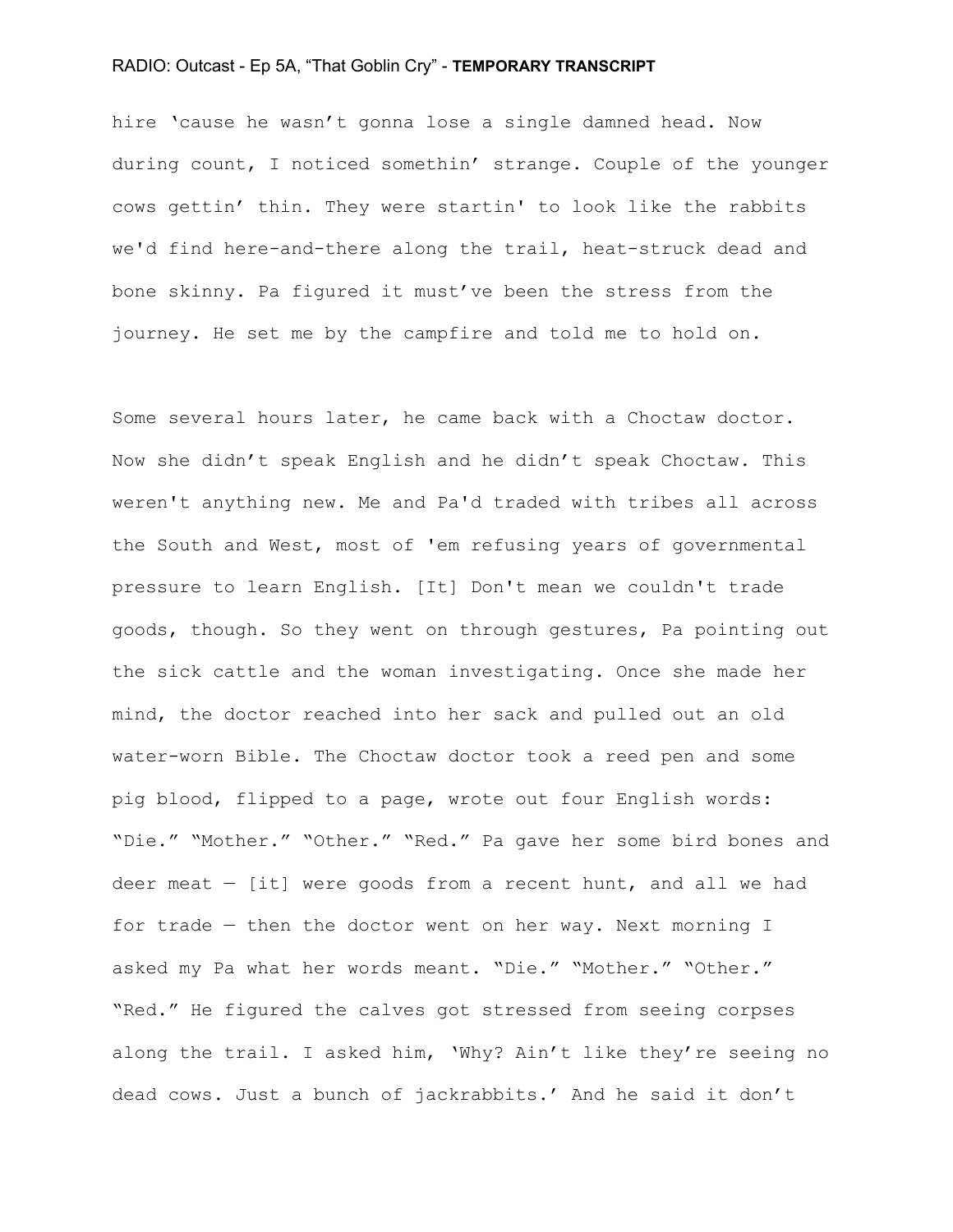matter. Seeing them dead things made them worried sick for their mothers. I said, 'Not worried for themselves?' And Pa said of course. Every living thing worries 'bout itself. You see somethin' rotting alongside the road, you think, *that could've been me*. Thing is: if you die, you don't gotta deal with all the grief. But even a calf knows: once you lose your parents, you're all alone.

#### 2. THE SCRIBBLING STOPS FOR A MOMENT.

## 3. JESSE SIGHS.

#### **JESSE (narration)**

About Jericho. That page the doctor wrote on and tore from her Bible, she handed it to Pa. Now he had no need to keep that, so once he figured the problem, he crumpled the page and tossed it. [I] Figure some white men tried to convert the Choctaw folks with literature, but they just kept the Bibles for spare parts. Using them like scrap paper. Anyways, when ol' Jacob Rogers wasn't lookin', I picked that page right off the ground and uncrumpled it. The page told about the ancient city of Jericho. Told about its formidable fortress. Told about the man named Joshua who planned on conquering the city. The page cut off before I could get the rest of the story. But I like to imagine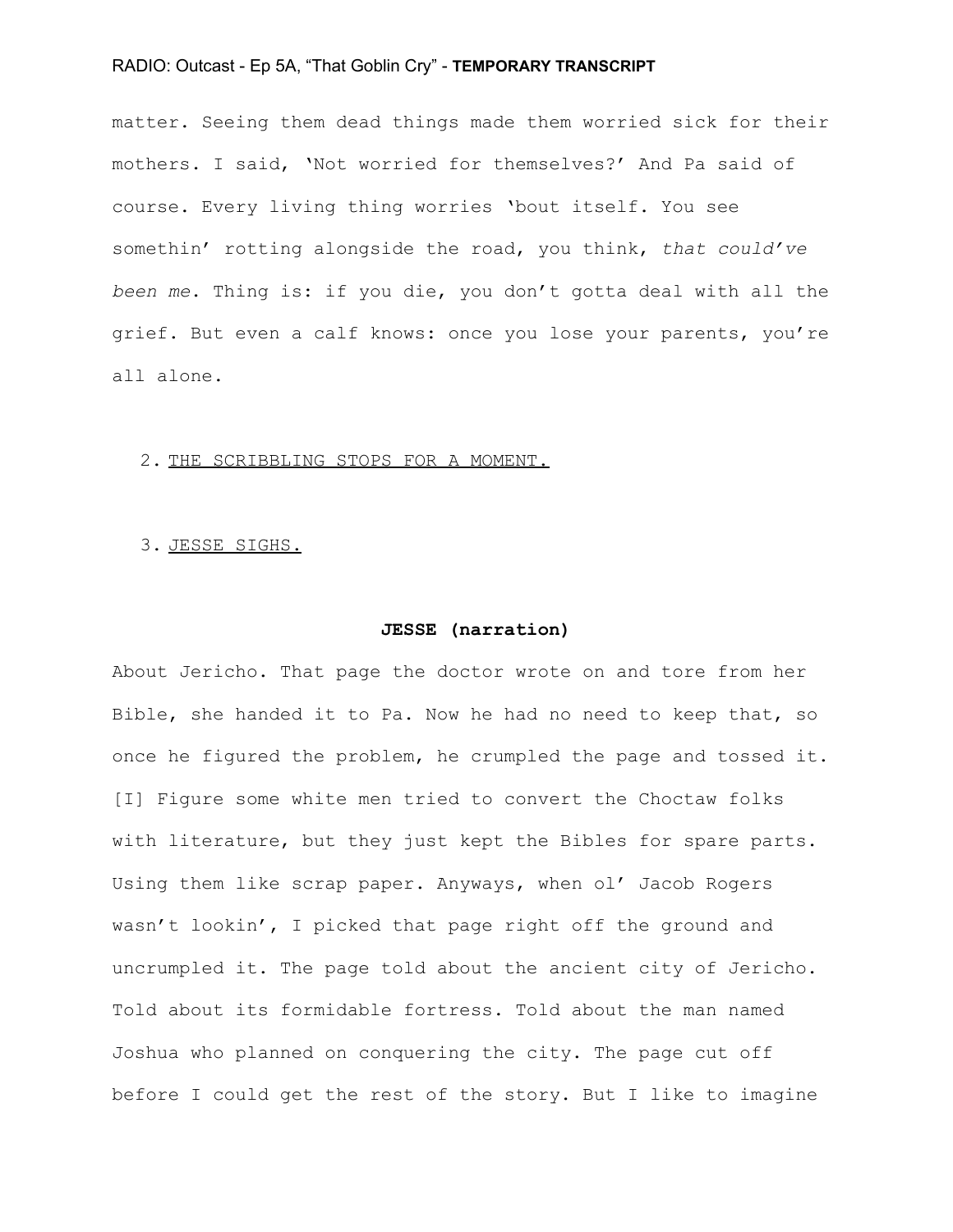ol' Joshua did what he needed to do. [beat] Jacob, Jesse, Joshua. I dunno. Somethin' I think about every now and again.

## 4. SONNY MACHINE BEEPING.

# **JESSE (narration)**

That beeping machine guided us toward some old army fortress. Me, Helix, and Charles. We'd long walked the Yellowstone River and found ourselves in the cold and green Montana region. Nothing but flat land and that babbling Yellowstone, 'till we saw what seemed like a long castle in the distance. Figured immediately it was an army station, being situated like that on a river. Good for resources, transportation, all sorts. Except there weren't a damn soul in sight. No rifle training on the lawns. No hip-yup formations marching left and right, following some rich man's son's orders. Just a long wall with towers looming deep inside. Something was off. But we trekked on. And see, here I was reminded of ol' Jericho. The walls of that white-stone fortress gettin' taller and wider as we closed in. A sign that said 'Fort Keough'. I imagine years ago, thousands of years back, ol' Joshua and his army rode up on great walls like these. Except Biblical Joshua knew what waited behind his gates. Nothing but a few cowardly Canaanites. At this Fort Keough,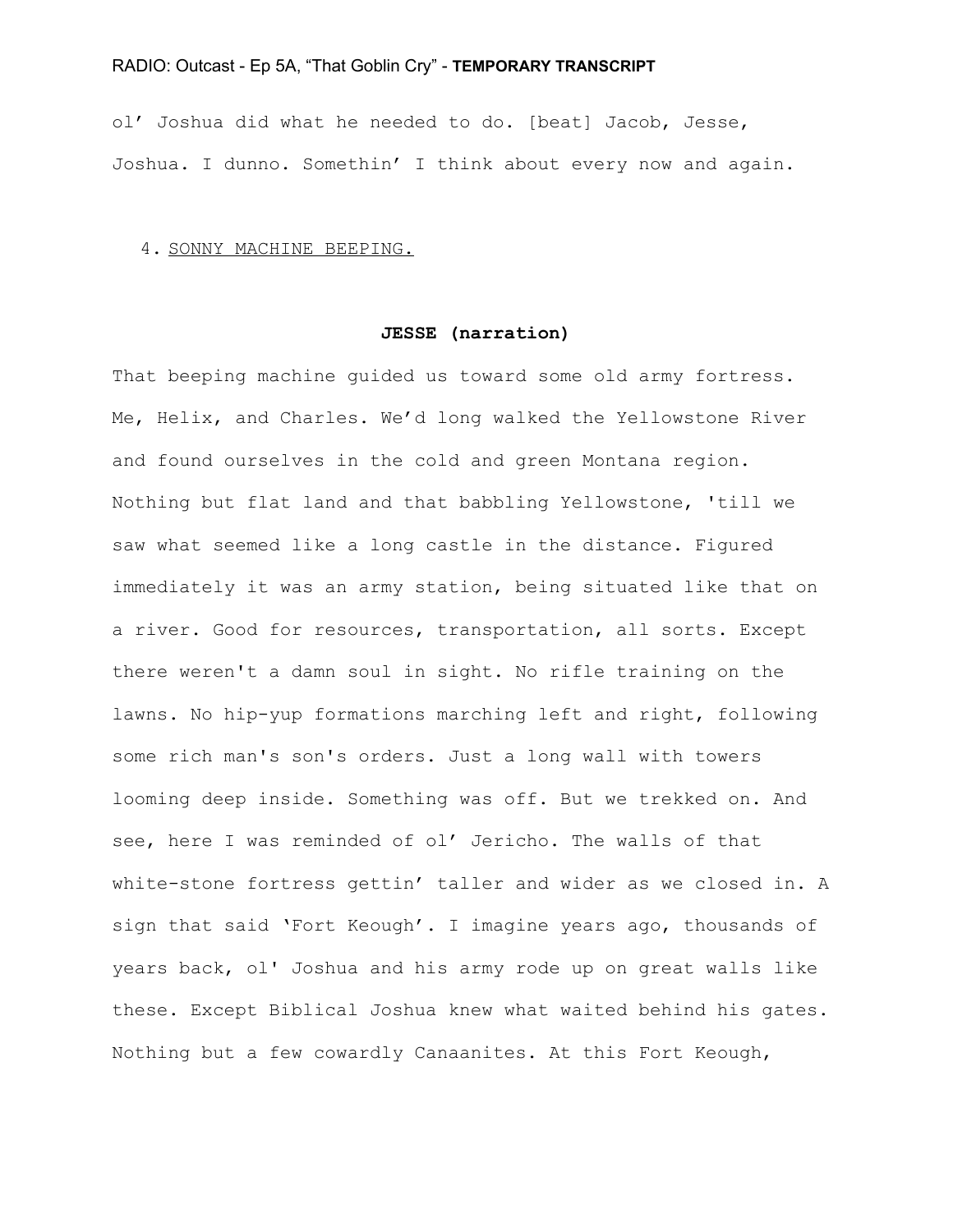well, all we got was the cold wind whispering down from the curtain walls. And so I wondered, 'Anyone home?'

5. WIND WHISTLING.

*(Scene Transition)*

# 6. TAPE RECORDING.

# 7. INHALE ON CIGAR.

# **CHARLES (narration)**

I do love a good celebration. Given the right environment, and a gathering of eager spirits, I could toast toward any cause. Oh, have you found a button in your salad? Let us *toast* to that. It's merely a part of the *dressing*! Ah, and has your wife struck you upside the head with a broom? Very well! A toast to *you*, sir, for at least she struck you with the *soft* end. And what's *that*? You've stumbled upon an old fortress in Montana, wherein a village of squatters dance and sing for reasons obscure? *Now*!

8. SONNY MACHINE BEEPING.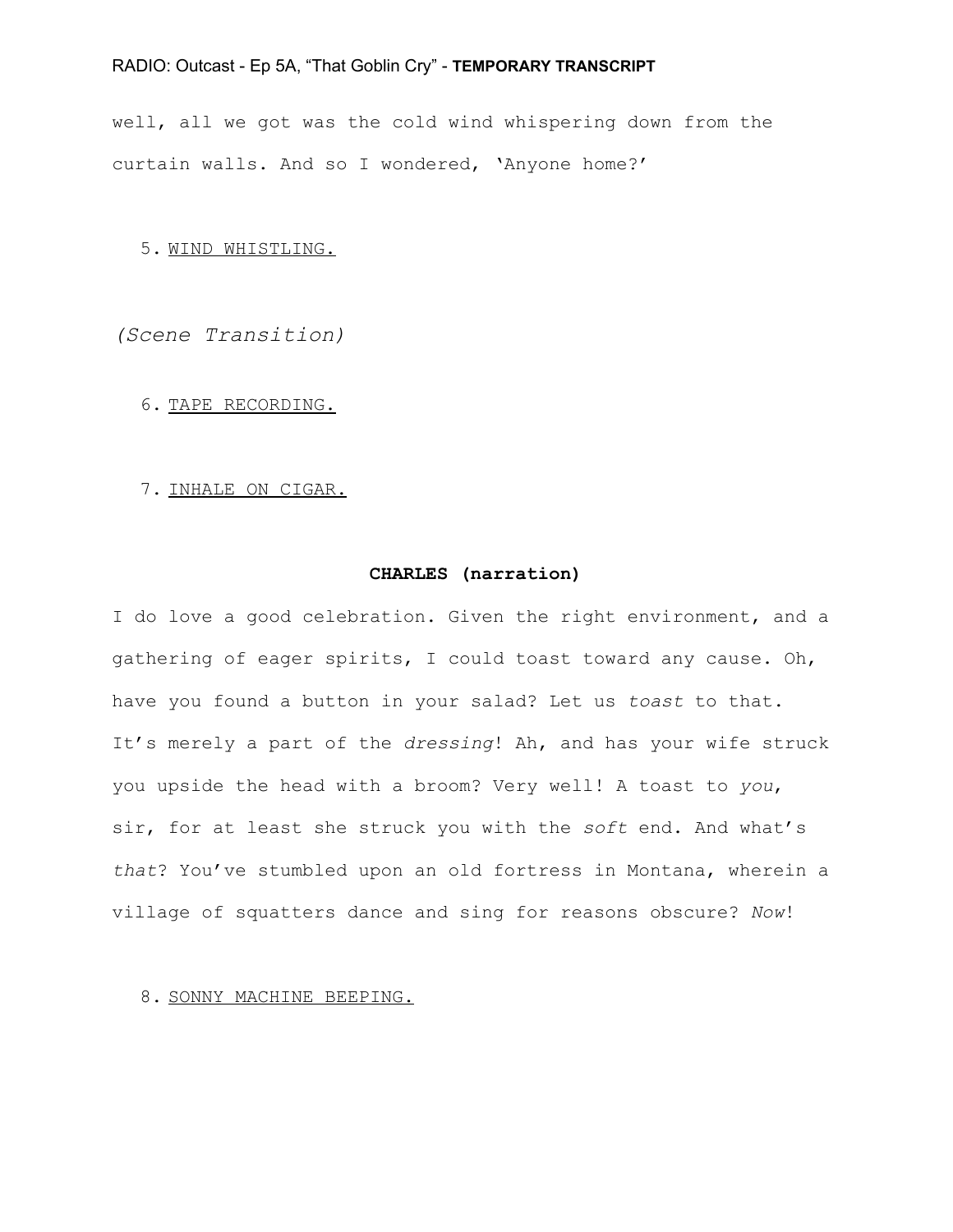## **HELIX**

I think the TCM is telling us to go inside.

#### **JESSE**

Don't look like army folk to me. Suppose I should be grateful.

## 9. BELL TOLLS ONCE IN THE DISTANCE.

#### **CHARLES (narration)**

The fortress's entry gate had a green circular emblem painted onto a ratty cloth. In the center of the emblem, three wheat leaves. This designation seemed clear: across the long interior yard of the fortress, the inhabitants had cultivated fields of vegetation, young fruit trees, and wooden casks no doubt meant for delicious brewery. What once was an imposing white fortress for the American army had been repurposed into a village and, on this particular morning, a festival grounds. From outside the green emblemed gate, we spied perhaps one hundred villagers spinning around in circles around a central bonfire. I could not discern the cause for celebration. But there were foamy beverages and roasted meats and exuberant hollers. And how could I *resist*?

# 10. DISTANT CHEERS.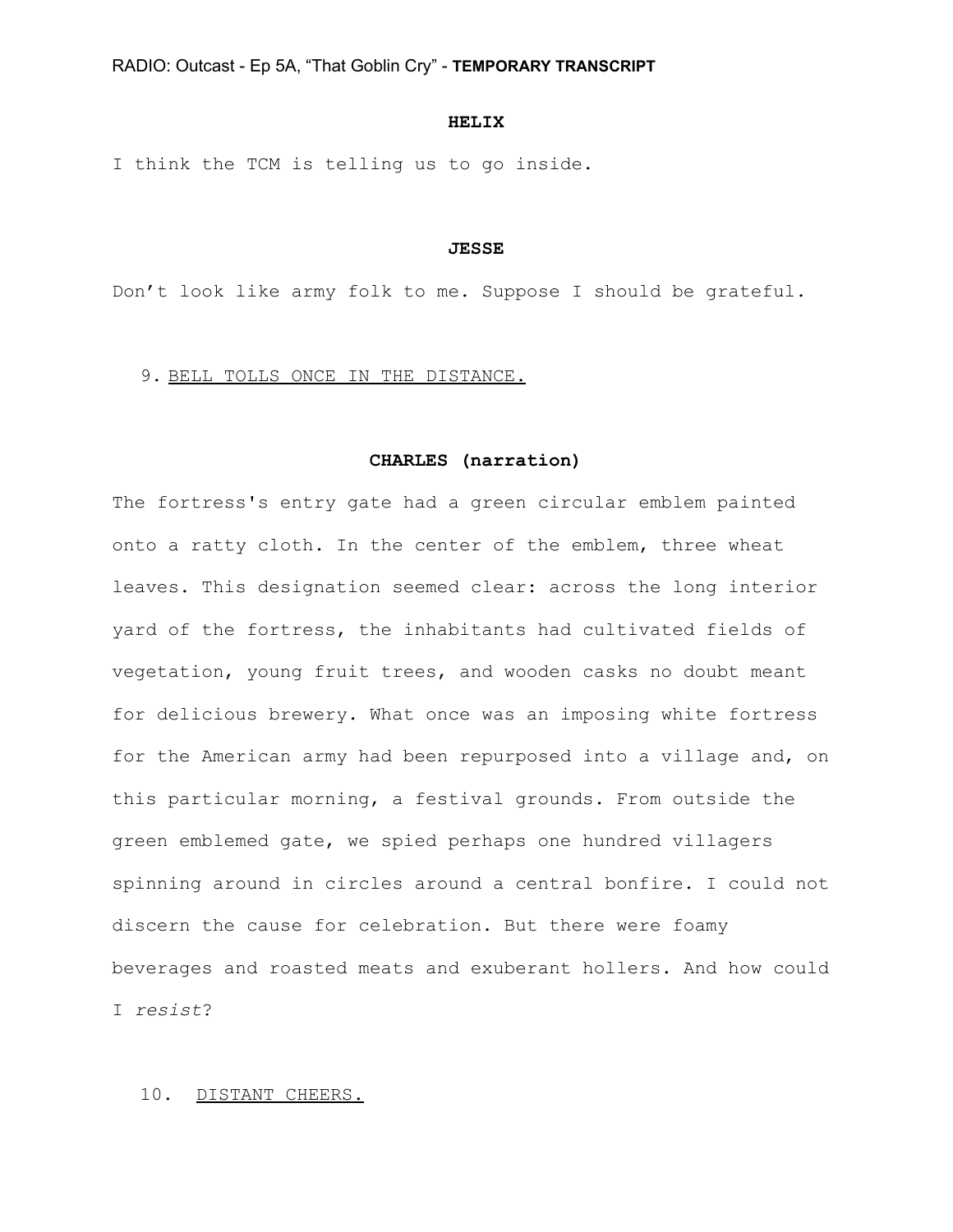#### **CHARLES**

So shall we stand here and merely *review* the party from afar?

## **CHARLES (narration)**

It was not a true question. For as soon as I finished asking it, I flapped the reins on my steed and strode forward. No doubt the goddess and revenant cowboy could dispute until the moon crows.

#### **HELIX**

It's just that we don't have the best luck with, uhm, parties. Remember the mayor's mansion?

## **CHARLES (narration)**

Helix had her eternal reservations. Eternal in the most literal sense, of course. But should we not celebrate life when given the chance? As I neared the green-emblemed entry gate, a couple men in dirty gray hats pushed it open and waved us inside. They both looked drunken to a defect.

## 11. GATE CREAKING OPEN.

### **JESSE**

Looks like that one pissed himself.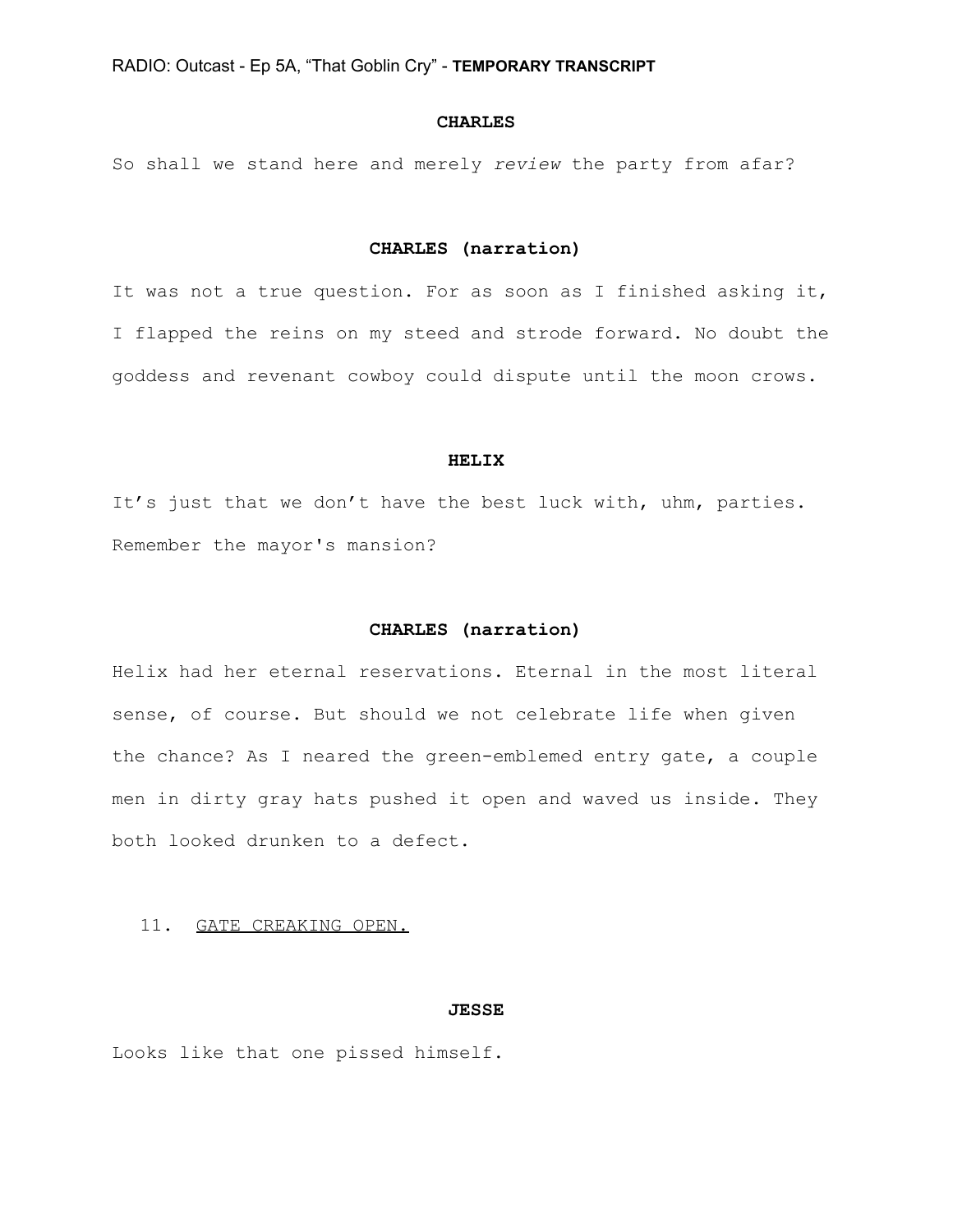## **HELIX**

Ugh. Can't say I haven't been there.

12. CANNONBALL SHOT INTO THE AIR.

# 13. LOUD CHEERS.

#### **CHARLES (narration)**

It seemed the residents had repurposed an old artillery cannon into some sort of festival bauble. As the stone shot flew above our heads, our three horses stomped the earth and whined, as if to say, *No. No further. See yourself inside.* And so we obliged. We lowered ourselves from the saddles and followed dear Sonny Machine's pulsing direction. Onward into the fray, the flock of raucous drunks dressed in their tiresome grays. *Ah, the Midwest.*

*(Scene Transition)*

# 14. HELIX SIGHS.

# **HELIX (narration)**

Back when I had all my Godly capacities, alcohol had the same effect on me as water. *Nothing*. Gods are *always* hydrated. And that so-called *buzz* humans talk about? Never felt that. Not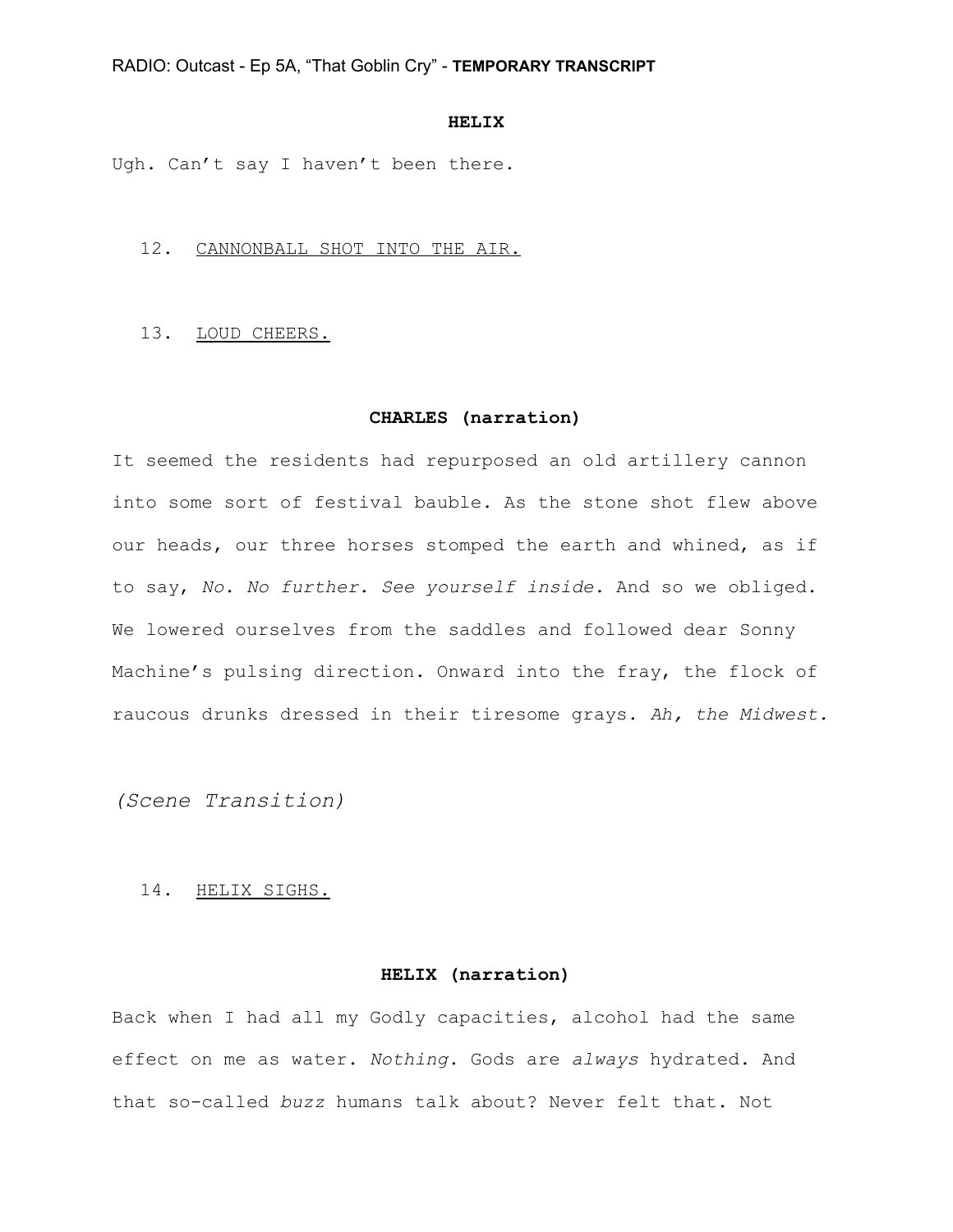until I had all my powers stripped away. [a beat] So I guess I'll thank Emi for *that*. I mean, she might be the most selfish, possessive, heartless, conniving and cruel, manipulative and and did I say cruel? — and *cruel* deity to have *ever* graced the great-fucking-cosmos. But hey, at least now I can get tipsy.

# 15. A FIDDLE PLAYS NEARBY.

#### **HELIX**

These people know how to party! Here, I got a mug for each of us.

#### **JESSE**

What's in it?

#### **CHARLES**

A most foamy delight.

## **HELIX**

Hope you've got a stomach, Jesse. This shit is strong!

# 16. JESSE SIPPING.

17. JESSE COUGHS.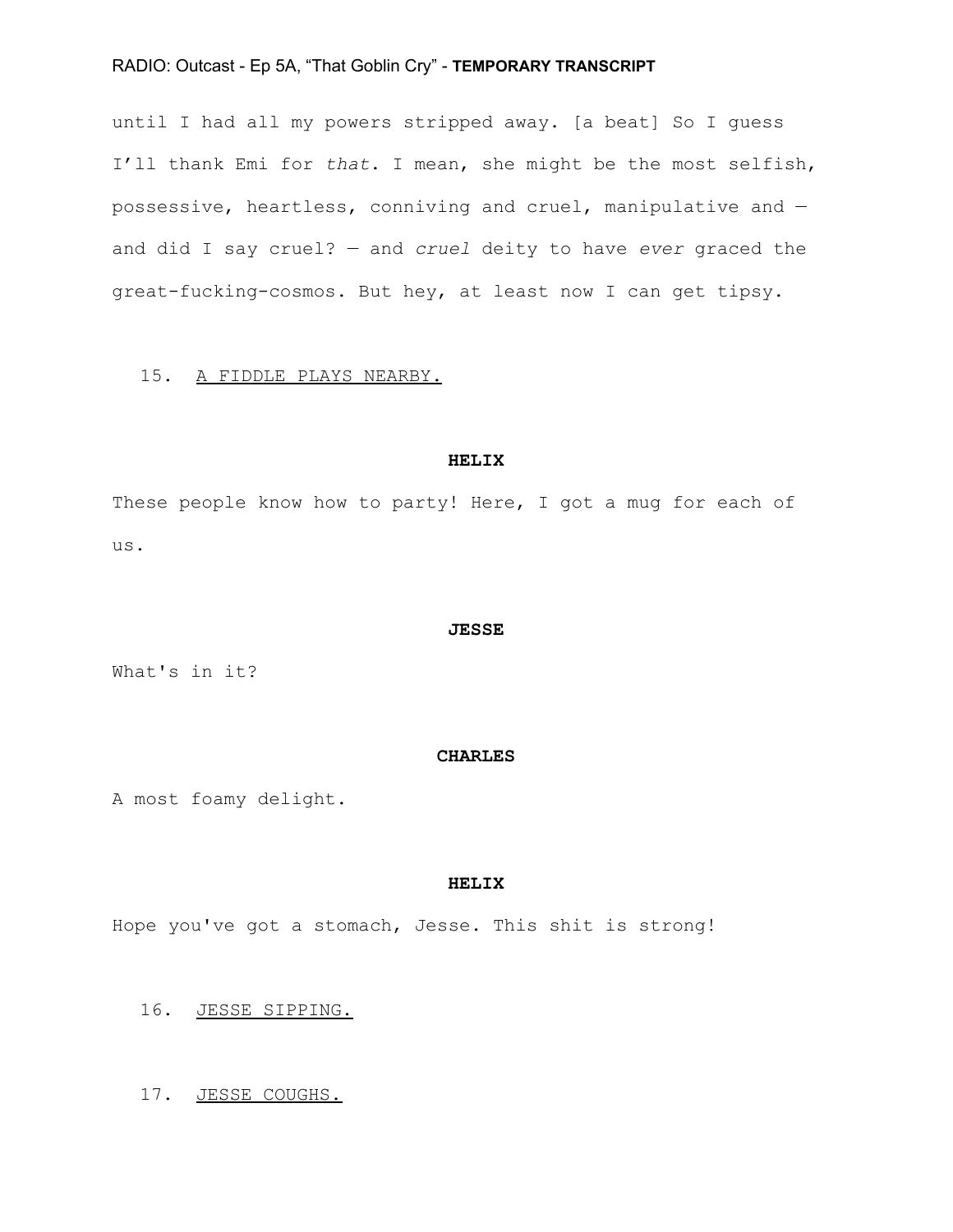```
HELIX
```
Well?

# **JESSE**

Tastes like boot.

## **CHARLES**

But the trained tongue would call it *citric* with *piney* undertones, no?

## **JESSE**

I say boot.

### **HELIX**

Oh, whatever. Let's toast!

- 18. GLASS CLINK.
- 19. JESSE SIPPING.

20. JESSE COUGHING.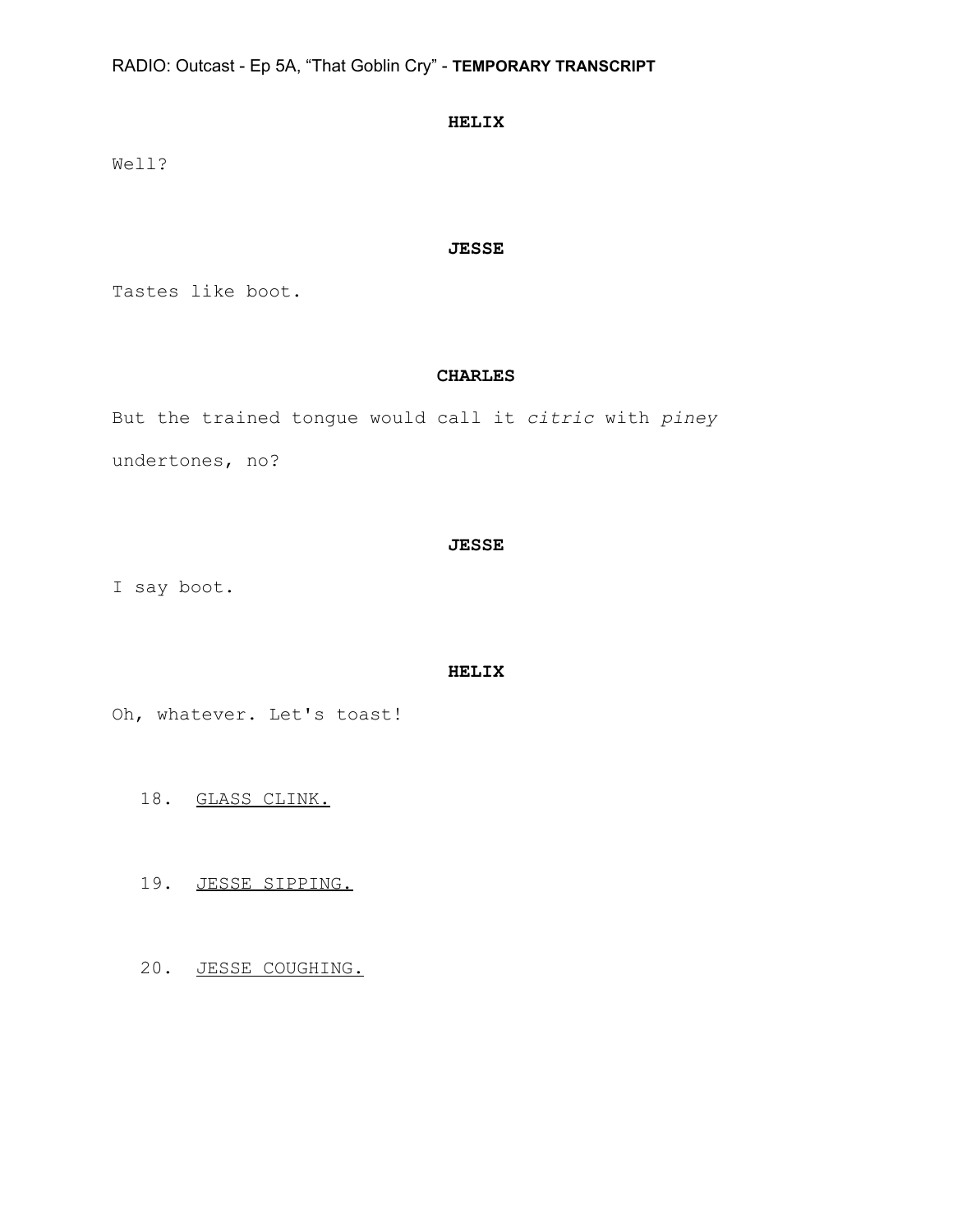## **HELIX**

Alright, boys. I'm going that way. Let's meet at that flagpole in, let's say, thirty? Oh, and *don't* leave your drinks alone.

**JESSE CHARLES**

Do what? Pardon?

#### **HELIX**

Oh. [a beat] Okay. Right.

## **HELIX (narration)**

*Warehouse rules.* In the city, a party could show up at any time, at any place. A parking garage. A rail yard. An abandoned bodega. But most of the time, in the 80s — the *other* 80s, the one that's a hundred years away — it was old warehouses. And while they had a certain *je ne sais quoi* that I loved, they could get pretty sketchy. Yeah, Mom, I know. As a *God*, I didn't need to worry. But I had human friends. So we made the *warehouse rules*. Check in every half hour. Watch your drinks. And most of all, most important, most *essential*: *don't* make out with randos.

### **HELIX**

Okay, see that flag over there? The one with the, uh, hand reaching up to the sun. So in half an hour we'll meet beneath -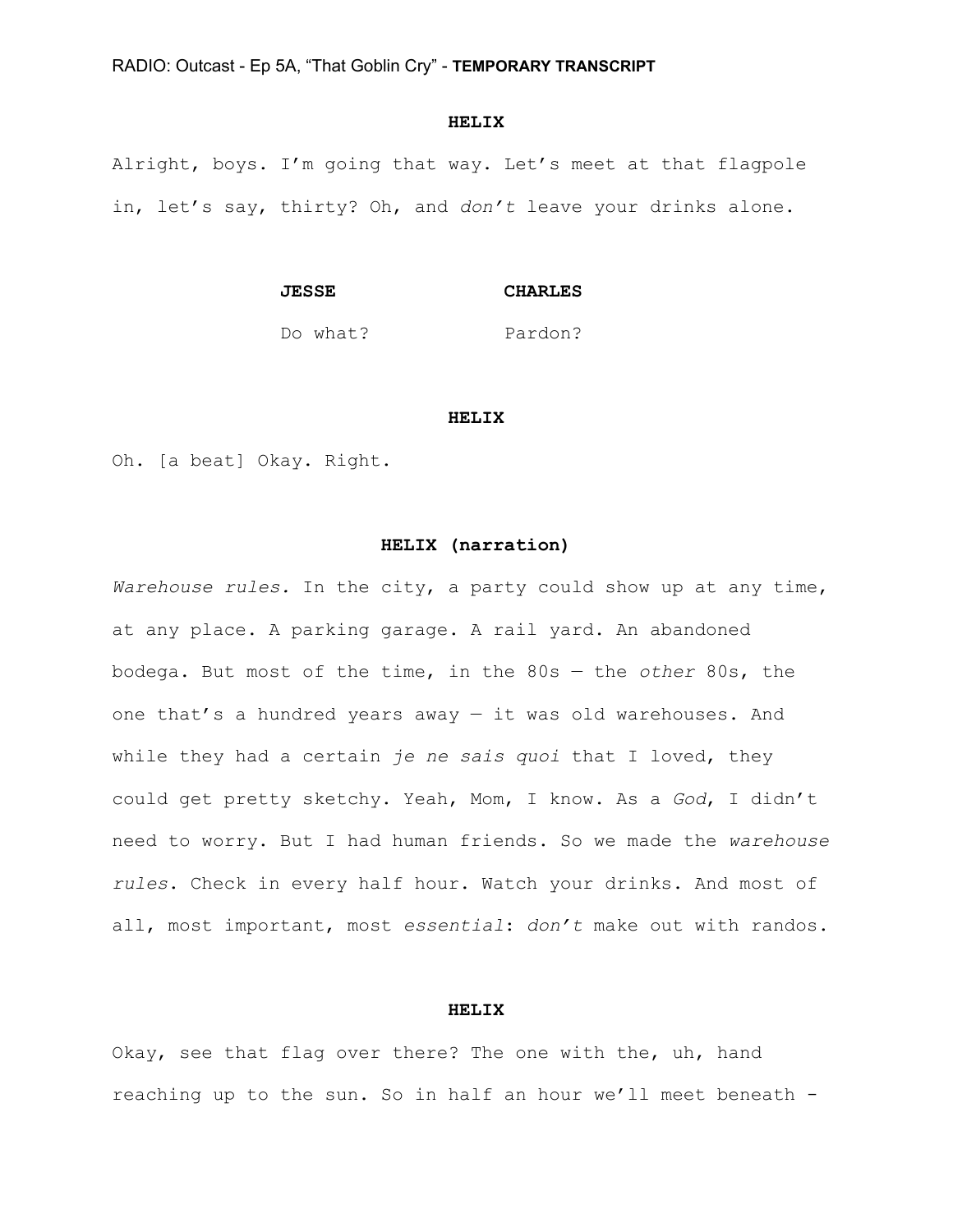# **HELIX (narration)**

Then some old woman stepped right between us. Like, literally stepped right in front of me while I was talking, and smiled.

## **HELIX**

Um, hello? Can I *help* you?

## **HELIX (narration)**

But she didn't respond. She just gave me a big wrinkly smile.

#### **JESSE**

Hey, uh, Helix. Think she's tryin' to hand you somethin'.

# **HELIX (narration)**

I looked down at the woman's hand. She was holding a purple flower petal. Maybe a geranium. I dunno. I was weirded out.

# **MADA (charming)**

I'm sorry. That's just Miss Eve. She wants you to have a gift.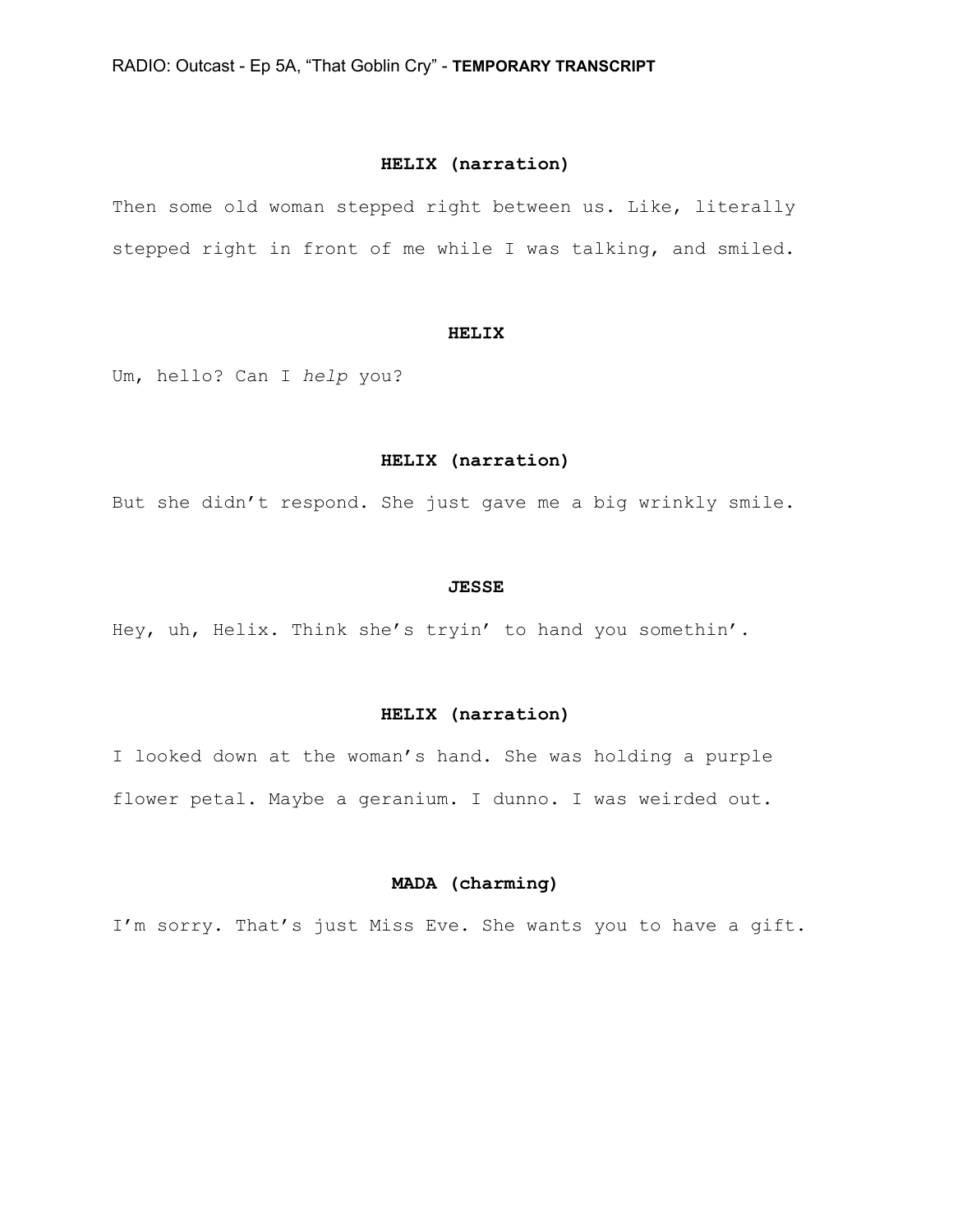# **HELIX (narration)**

Behind me was some farmer guy. Or at least, he looked like one. Nobody else had a straw hat on except him. And he had that tan. [beat] Ugh. I'm *aware*. Valley girls. Farmer guys. My weaknesses.

## **HELIX**

Oh. Um, okay. Sure.

#### **HELIX (narration)**

The woman  $-$  Miss Eve, I guess  $-$  gave all three of us a purple flower petal.

#### **MADA**

Hey, not to be a bother. But I, uh, notice that you're barefoot.

#### **HELIX**

Yeah. Is that a problem?

#### **MADA**

Oh! Oh, no. Not at all. I'm sorry. My name's Mada. We're just stomping cherries over there. To make jam. If you wanna join.

**HELIX (narration)**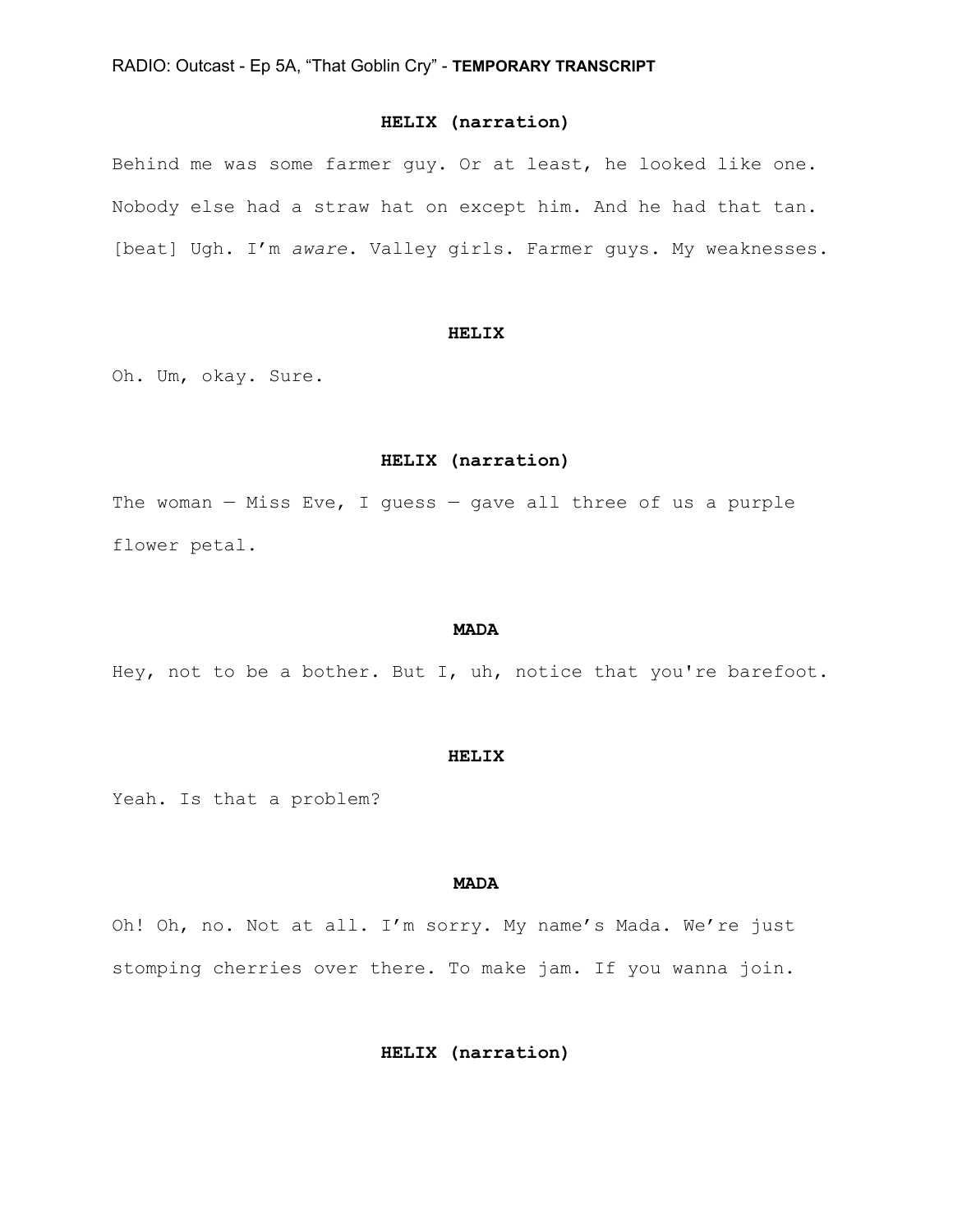I looked down and noticed Mada was barefoot, too. And he had a reddish tint to the bottom of his feet. And a big, goofy smile.

#### **HELIX**

You know what? Sure. [beat] See you guys in thirty! At the flag!

*(Scene Transition)*

# 21. CRACKLING OF FIRE.

# **JESSE (narration)**

To tell it true, [I] was near sick of seeing those two faces. Been months now, stuck with ol' barefoot and the Jack-a-dandy. So after Helix went off, I wandered 'round to the bonfire and took out this-here notebook. Started readin' up the ol' entries, wondering how the hell I ended up in cold, green Montana. Folks around me kept on with their drinkin', dancin', throwin' purple flowers up in the air. Got me wondering what the hell-all the occasion was.

## 22. LOUD CHEERS.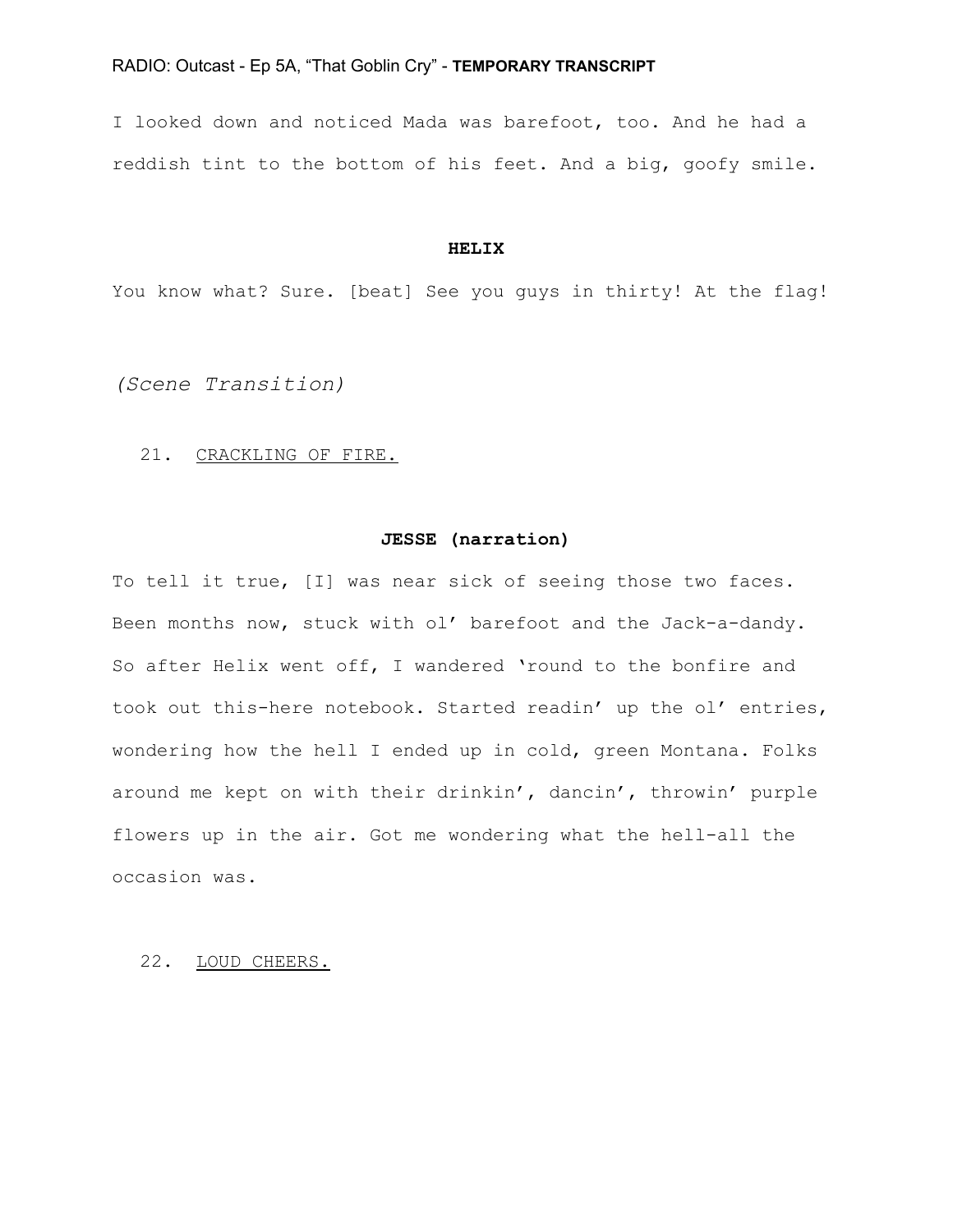# **JESSE (narration)**

Well, right around sunfall, folks started gathering 'round the front gate with that green circle on it. Couple guys went up a ladder with some red paint. Wrote on the wall, *Brink City*. Now I've seen all sorts of shanty towns. Not my problem. Y'all wanna claim an old army fort? Raise your own flag? Be my guest. But when Cleveland sends his boys back, *Brink City* better know how to do more than drink, dance, and throw flowers around.

#### **CHARLES**

*There* you are. Scribbling away, no doubt. Well, I've been planted at that flagpole for nearly half a lifetime. You do remember it, yes? The one with the poorly illustrated hand raising toward the sun? Or have you already gotten lost in that weathered diary of yours? Oh, and what of Helix? Perhaps the Goddess only knows how to *set* rules? And where has *she* run off -

#### **JESSE**

Over there. Stompin' cherries.

#### **CHARLES**

Oh, *still* at that*?* You would think the world's supply would be jam by now. Ah, well, no matter. Seems she found a lumpish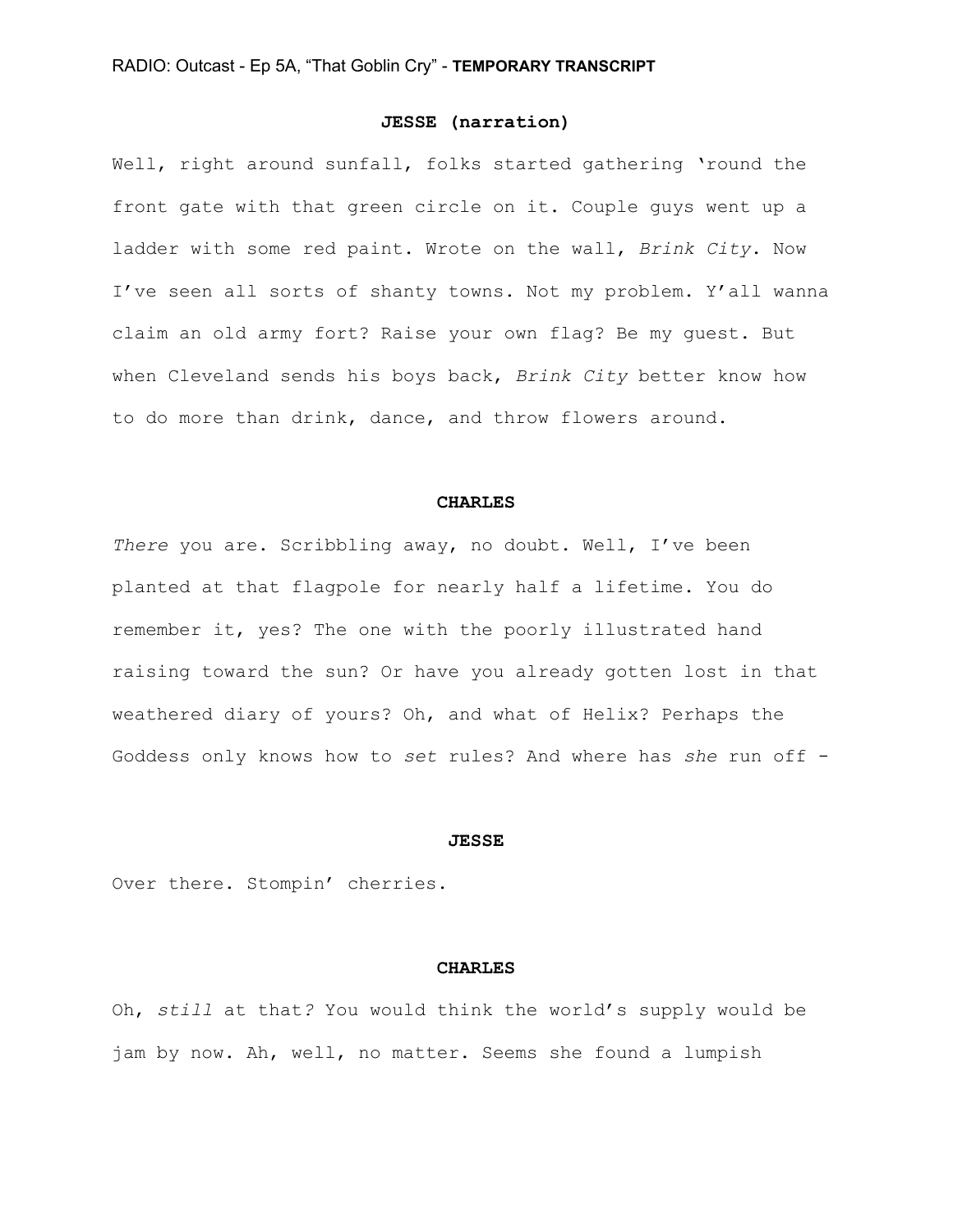companion for the night. Someone else to tire with her prattling, no? [beat] As she is the *prattler* between us three.

## **JESSE (sarcastic)**

Uh-huh.

### **CHARLES**

Indeed. And it should come as *no* surprise that I've found myself a small audience to entertain. You know, when I'm not idling at the rendezvous, aimlessly, waiting for *either* of my associates.

#### **JESSE (sarcastic)**

Yep.

#### **CHARLES**

Indeed. And perhaps I've found myself a few *protégés*? A few of the men are quite fascinated with my cartographic expertise, and rightfully so! They've even inquired how I might help chart -

# **THE LIBRARIAN (firm)**

Sir, if I may have your attention.

# **JESSE CHARLES**

No problem. *Excuse me*.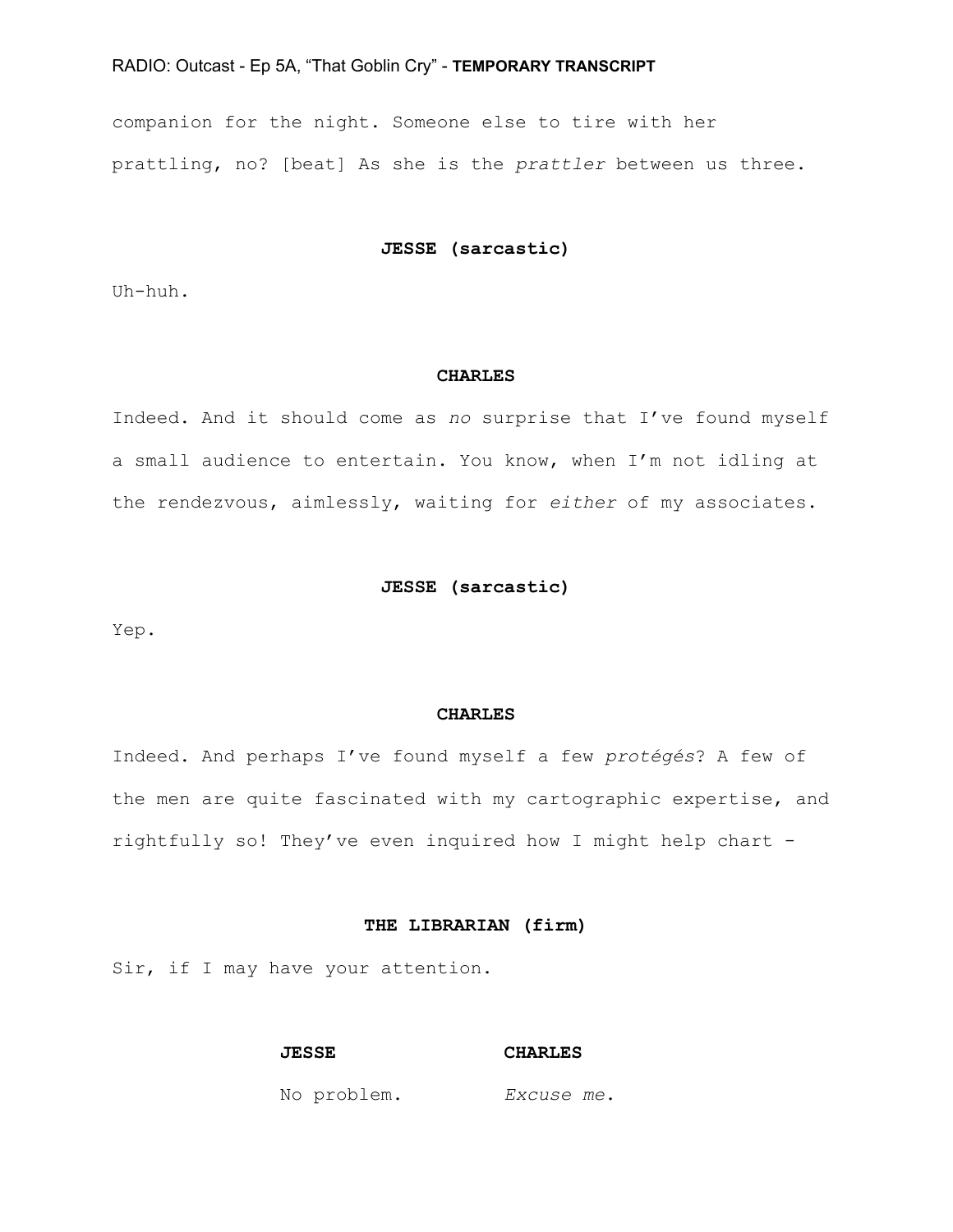# **JESSE (narration)**

Woman had a big gray hood pulled over her head. Hiding her face.

## **THE LIBRARIAN**

Thank you. I only mean to give welcome to Brink City. I've seen you turning pages for quite some time. We have a small but sufficient library up through the next two gates. You might find that more suitable for your reading. A *quieter* place.

23. CANNONBALL SHOT INTO THE AIR.

## **CHARLES (narration)**

But not *I*? I assure you I've read *Putnam's Monthly* since I was -

#### **JESSE**

Just lead the way, ma'am.

24. BOOTS WALKING OFF.

*(Scene Transition)*

25. BOTTLES CLINKING.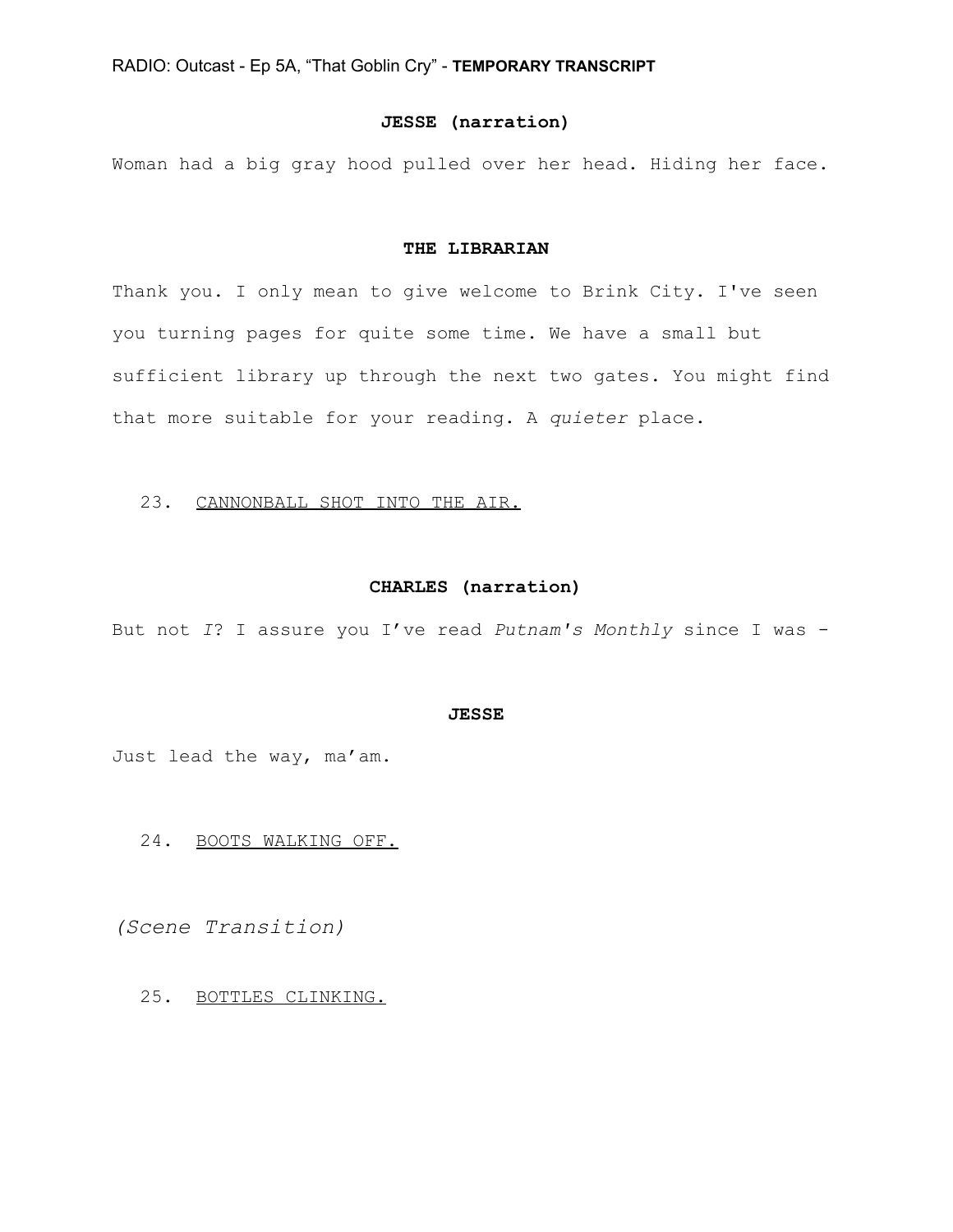#### **CHARLES**

I said to her: Madam, I've not seen your missing calf. In fact, I've not seen higher than your ankle.

## 26. RIDICULOUS MALE LAUGHTER.

# **CHARLES (narration)**

Was I, perhaps, a tad besmirched, that both my companions had been *whisked* away? Recruited for the twinkle in their eyes, while I spent the following three hours proving myself to the cohort of gentlemen? Listing my achievements? Charming with wit?

## 27. INHALE ON A CIGAR.

#### **CHARLES (narration)**

Not at all. For I stumbled upon the only squatter who mattered in all of *so-called* Brink City. A man known as The Commandant. He wore a most colorless gray garb, as the general population did, but his social position was made evident upon arrival. An imposing stance, his posture as straight and narrow as the flagpole I stood beneath, and the Commandant wore a wide-brimmed Minuteman's hat that cast quite the shadow. In the center of the hat's crown, a circular red emblem which contained the illustration of a dagger. It seemed to distinguish himself and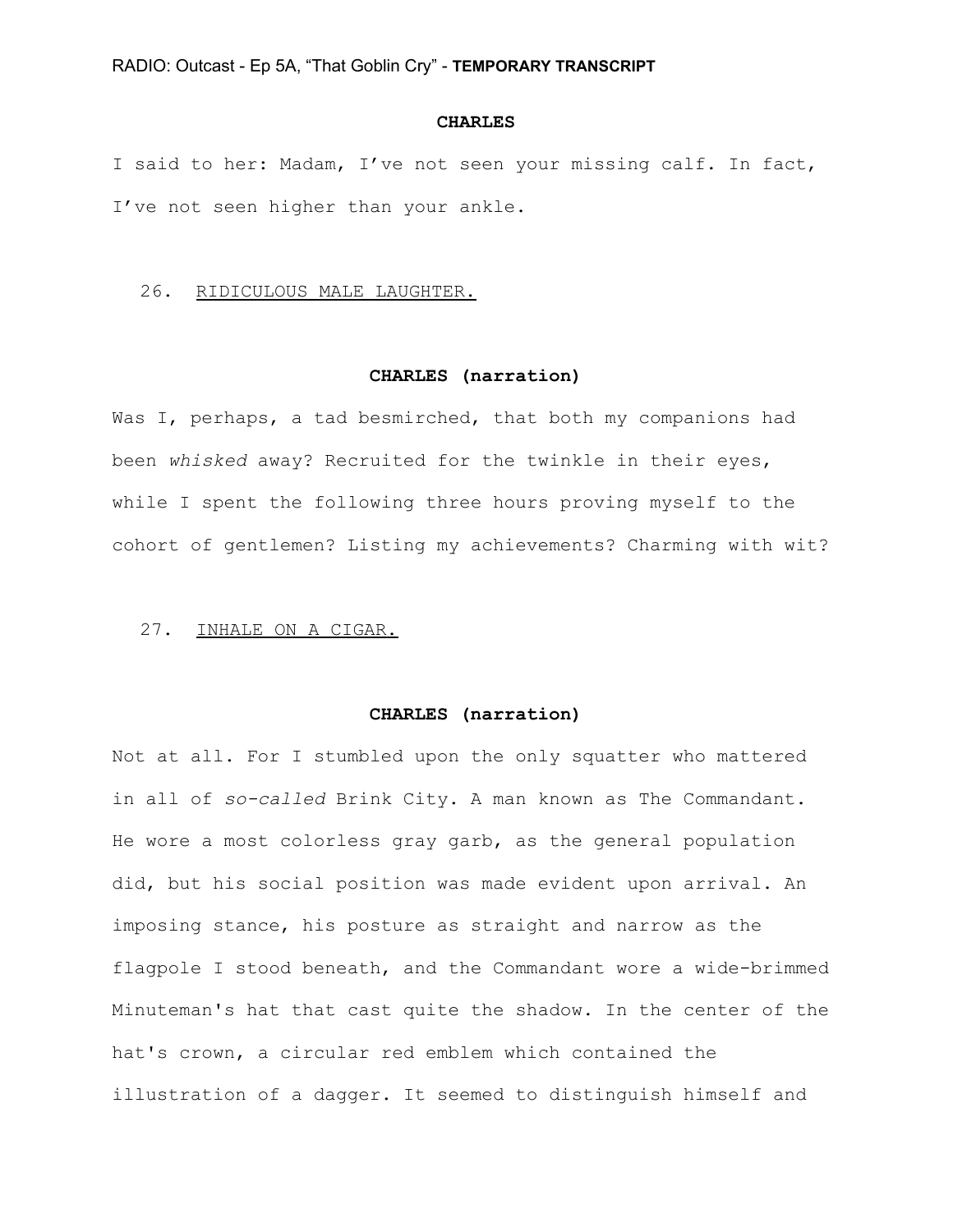those men under his command from the green wheat emblem on the main entry gate  $-$  although how these coded emblems worked, I was unsure. Perhaps the squatters were performing a fantasy of civilization. Nevertheless, with a self-ordained title such as the *Commandant*, I was none too surprised by the man's grandiosity. I was smitten by his martial pageantry. It seemed quite earnest, if not childlike. Thus I humored him.

## **THE COMMANDANT (lively)**

Mr. *Osgood*, was it? Good to meet you, sir! I administer the Keepers here in Brink City. You'll recognize us from our hats. We wear the crimson badge of arms, see?

#### **CHARLES**

Ah, so it is *function* over *form* here? I see! I must confess, I'm somewhat relieved. I thought a delusion of gray had run rampant.

#### **THE COMMANDANT**

Not a chance, sir! Uniformity reminds us we're each-*all* equals.

# **CHARLES (narration)**

A quaint notion. Do the green and red emblems not imply some gesture toward hierarchy? Perhaps this community has some manifesto that formally outlines its castes, classes, sects,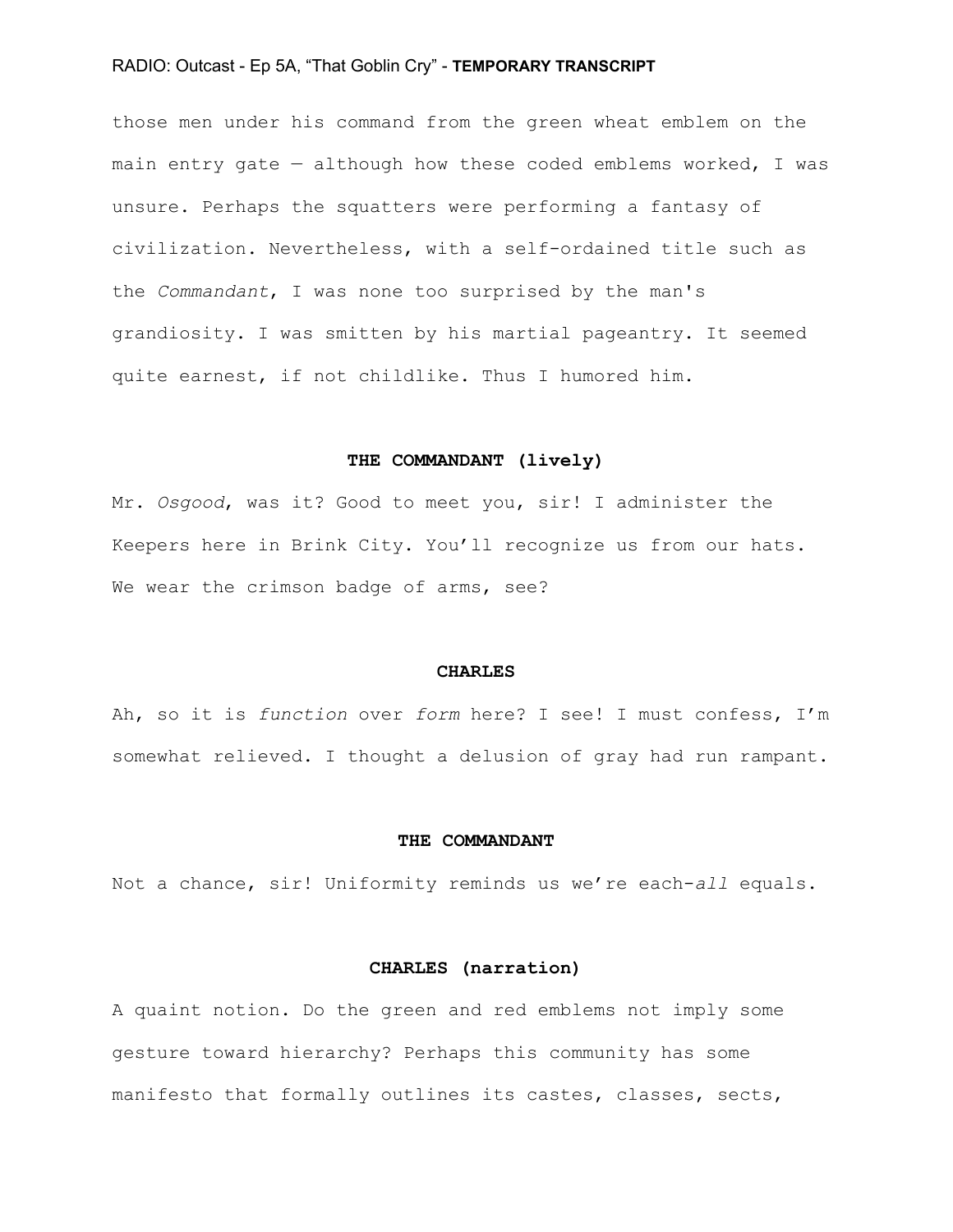tribes, so forth, in such a way that outsiders do not take authority from one over the other. [beat] But truly, an emblem with darling wheat leaves placed beside a blood-shaded emblem with a firearm? Perhaps I'm a cynic. Nevertheless, as the night grew heavy, and the flagpole continued to stand unaccompanied by my former companions, I followed the hoard of gray-topped gentlemen toward their so-called *barracks*.

#### 28. GATE CREAKING OPEN.

#### **CHARLES (narration)**

Just as the entry gate, the fort's second gate remained closed until my company arrived upon its threshold. That same crimson dagger emblem hung on its metal bars. A peculiar choice, I would think, that the armed individuals are not stationed near the primary entrance. But who am I but a wandering cartographer? And so the Keepers, as they claim themselves, opened the second gate, and the Commandant guided us through. Deep in the fortress's afar, there rose what must've been the third and final gate. At the bonfire, that unusual Librarian made mention of this gate, that the library would be located beyond a third checkpoint, where Jesse would need to pass through. It was much too far to ascertain a coded emblem of any sort, but it seemed numerous individuals guarded its flanks. As I passed through a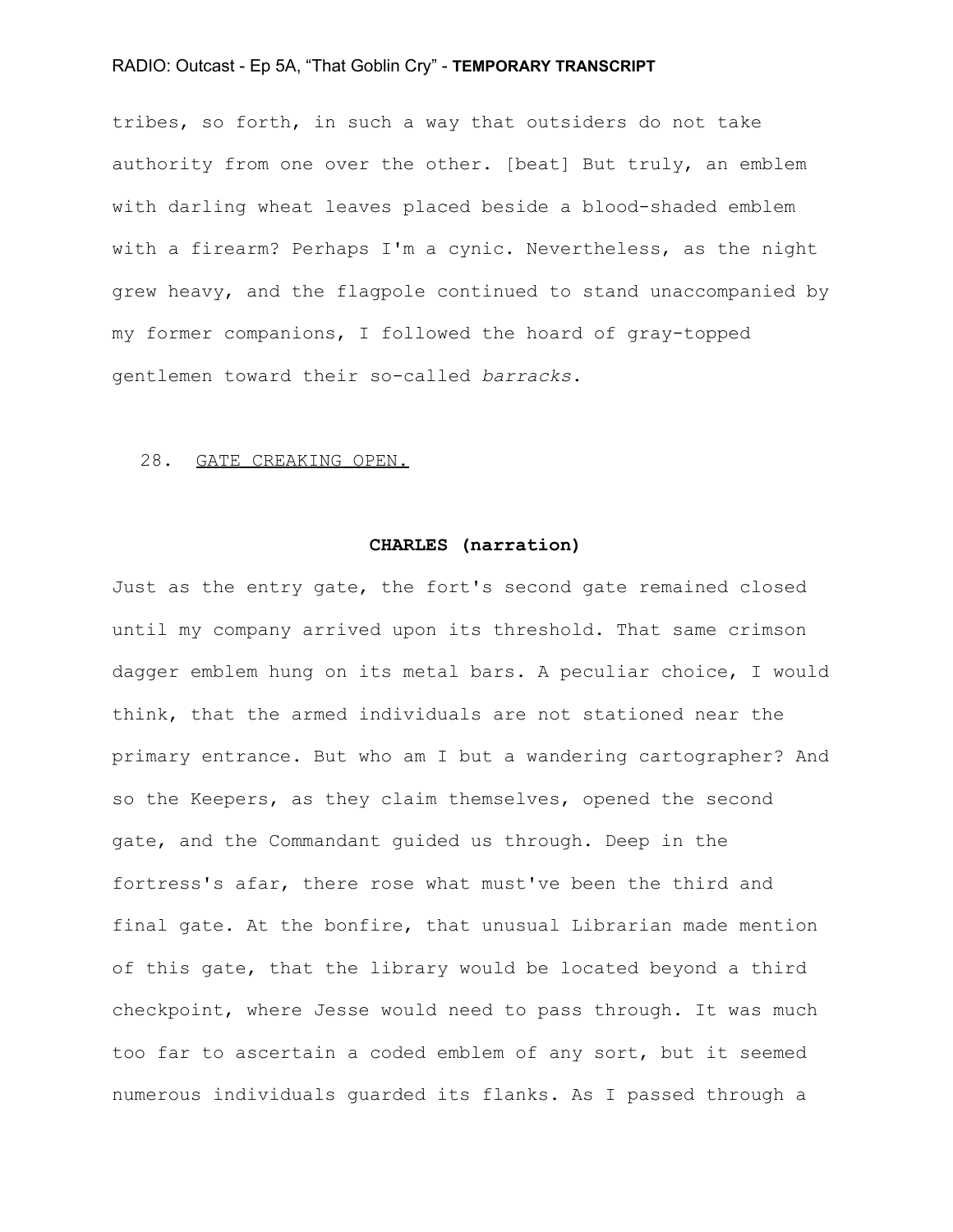second large gate that night, I spied a third and final gate in the distance. However, it was closed. And yet, did that brainy woman not guide Jesse beyond *two gates*?

## **CHARLES**

Mr. Commandant, sir, I've an inquiry about that gate out there.

## **THE COMMANDANT**

Ah, no doubt! I shall tell you all about it. [beat] Mr. Osgood, because your curiosity is encouraging, perhaps you'd assist me with mapping guard patrols? They could rightly use a shrewd eye.

#### **CHARLES**

*Me?* Well, I - it'd be my pleasure. An honor. Perhaps a *cigar* could assist us as well? And some more of those fizzy goods?

# 29. RIDICULOUS MALE LAUGHTER.

*(Scene Transition)*

30. MORNING BIRDS TWEETING.

## **MADA (charming)**

We'll pick off one more tree. Then we can sneak off for shade.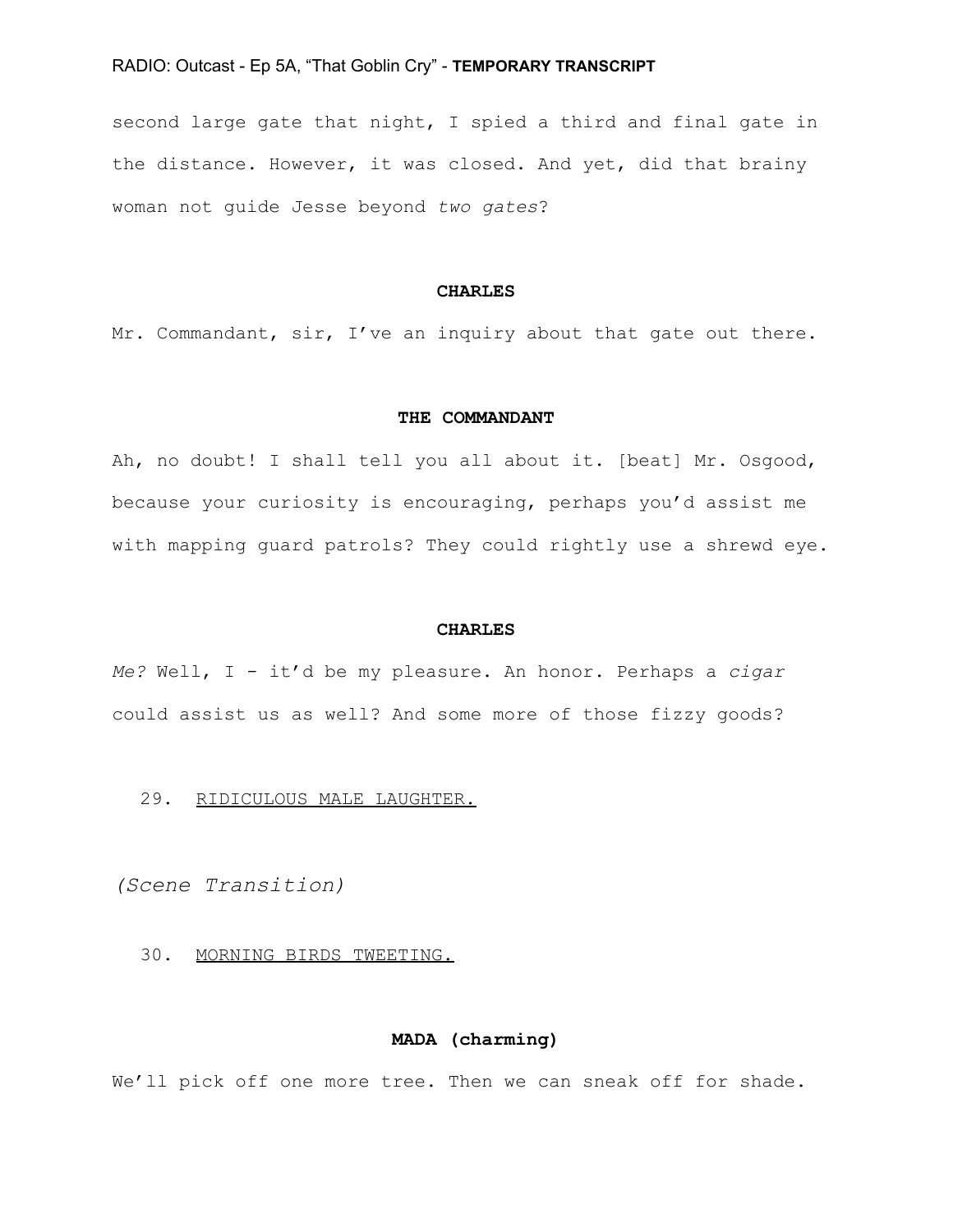## **HELIX**

Your friends won't mind? Seems like the other people — the other *Makers*? — they are still -

#### **MADA**

Naw, you're a guest. Can't make you do a whole day's picking.

#### **HELIX**

But it's relaxing. Haven't felt calm in [beat] a hundred years.

## 31. MADA CHUCKLES.

## **HELIX (narration)**

*(playful)* No, *Mom*. Nothing happened that night. Me and Mada literally just pitted cherries and then stomped on them until we got tired. That might sound boring but - I dunno, I had a really good time. *(sincere)* It made me think of me and Dre's first date. Out on the Brooklyn Heights Promenade, laughing at how ridiculous everyone acted—posh, walking their Dalmatians, completely ignorant of the people and beautiful scenery around them. Dre called them "fancy husks." I thought that was fitting. We leaned over the railing and tossed bread into the water, watching the ducks squabble and flap around. It was — [sigh] I didn't know what I had. Dre was the first time I really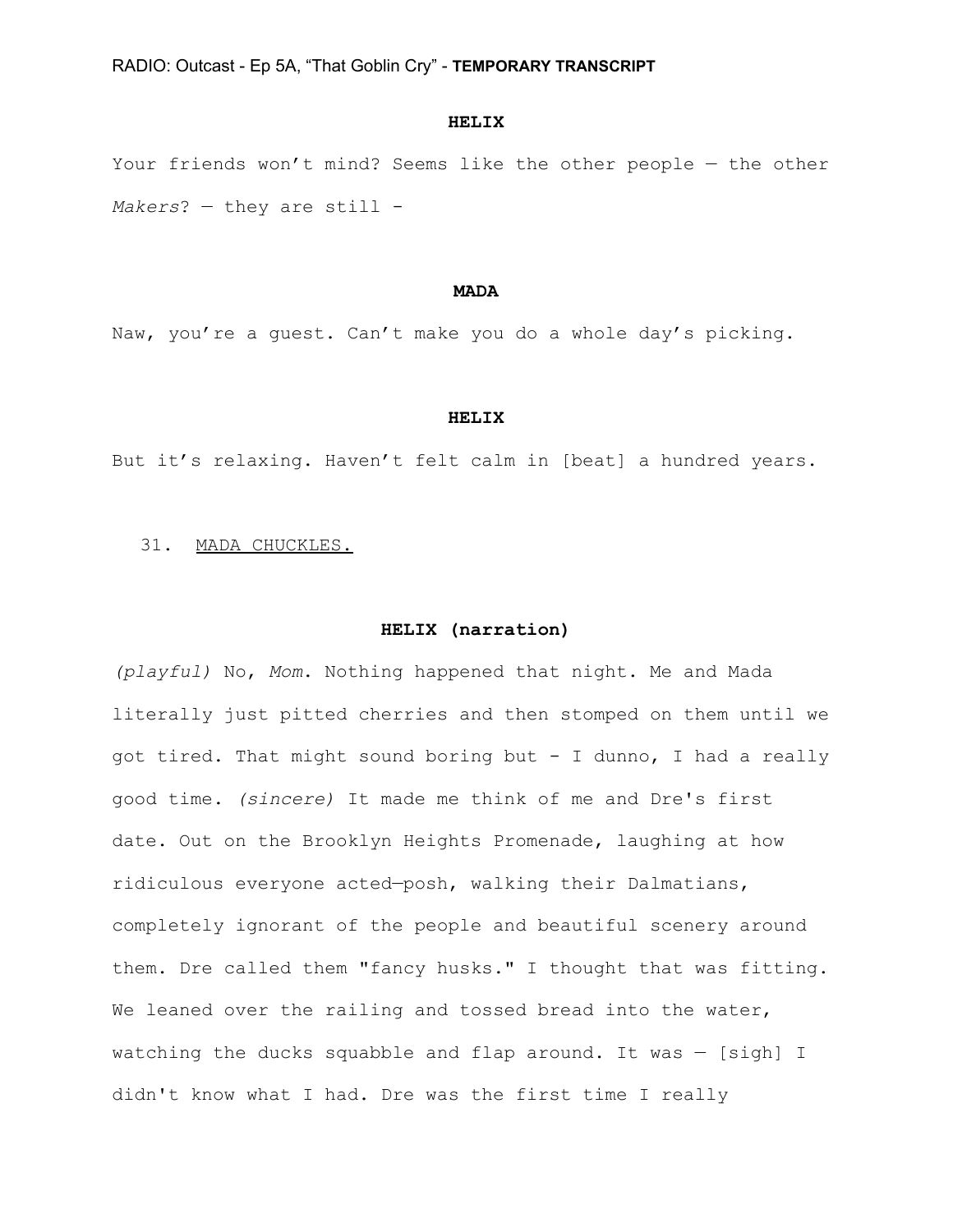understood the span of a human life. [beat] So, so, so very short.

## **MADA**

Look. That tree has good shade. We can hear the river from it.

## **HELIX**

Sure, but — the other Makers are still working. I'd feel bad if  $\mathtt{I}$   $-$ 

#### **MADA**

C'mon. I wanna show you something anyways. Little thing I drew.

# **HELIX (narration)**

Last night we fell asleep outside the tub where we smashed cherries. They're called Napoleons. Bright red with little yellow bellies. And this morning, when we walked into the orchard, I saw dozens of people - *Makers* - picking from trees.

# 32. BABBLING RIVER NEARBY.

#### **HELIX**

So I meant to ask. Why do you call yourself - and them - *Makers*?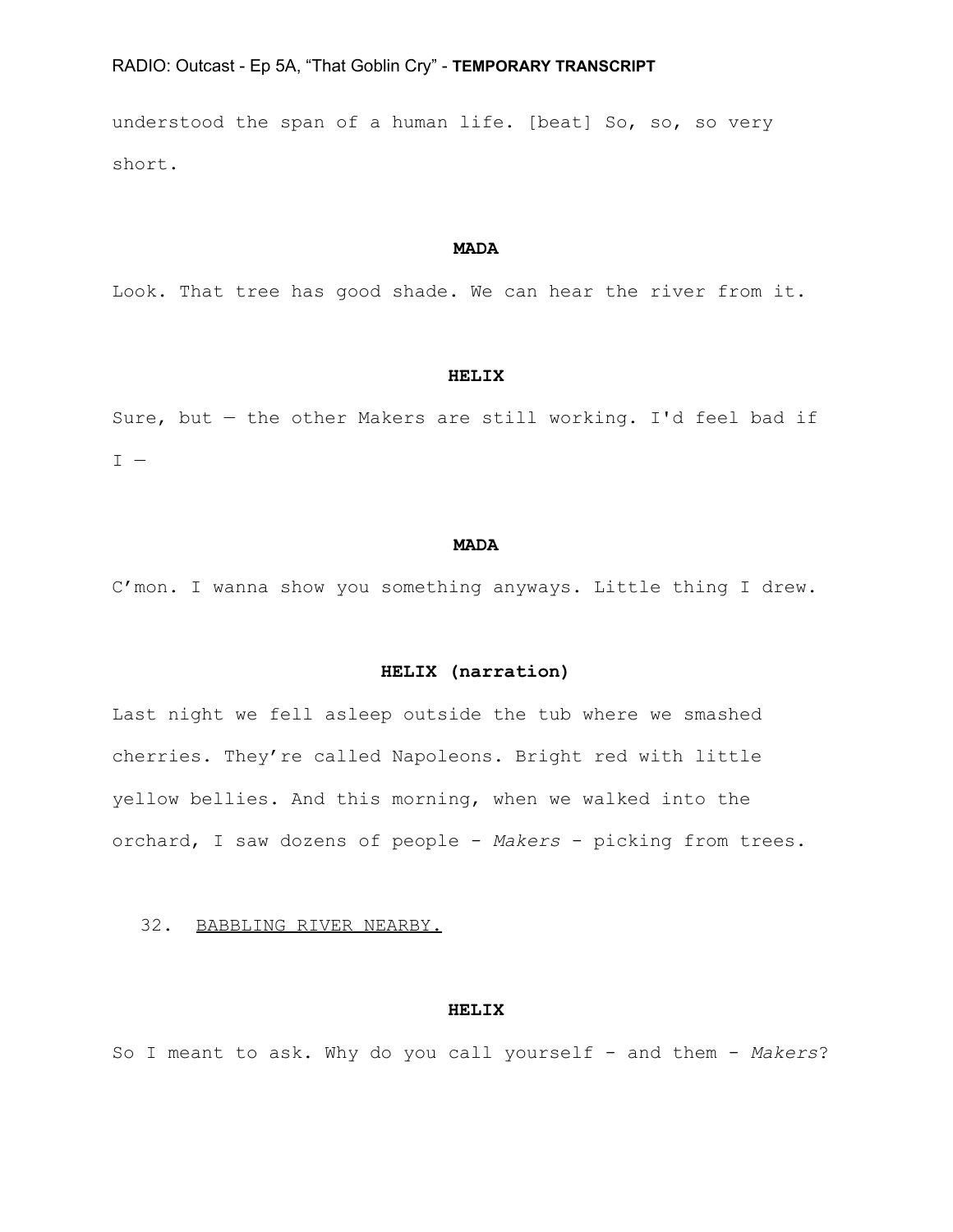#### **MADA**

Oh. It's a - a sort of organization thing. Keeps things simple. See this on my shirt pocket? It's our emblem. Our community has three of them: green, red, and blue. You can always tell someone's duties from it. Doesn't mean much more than that.

# **HELIX (narration)**

I was starting to learn that Mada liked being brief. He led us to the cherry tree and we sat beneath the shade, stretching out. When he pulled his straw hat off, a curtain of hair fell down to his shoulders. Mada tucked it behind his ears. I could tell he was getting nervous.

#### **MADA**

Alright. Please don't laugh. There wasn't much light to draw by.

## **HELIX (narration)**

He pulled a small notebook from his back pocket and flipped through the pages. Then he stopped and handed it over to me.

# **HELIX (flattered yet confused)**

Oh. Oh, *this* is - is this me? When did you even - how did you -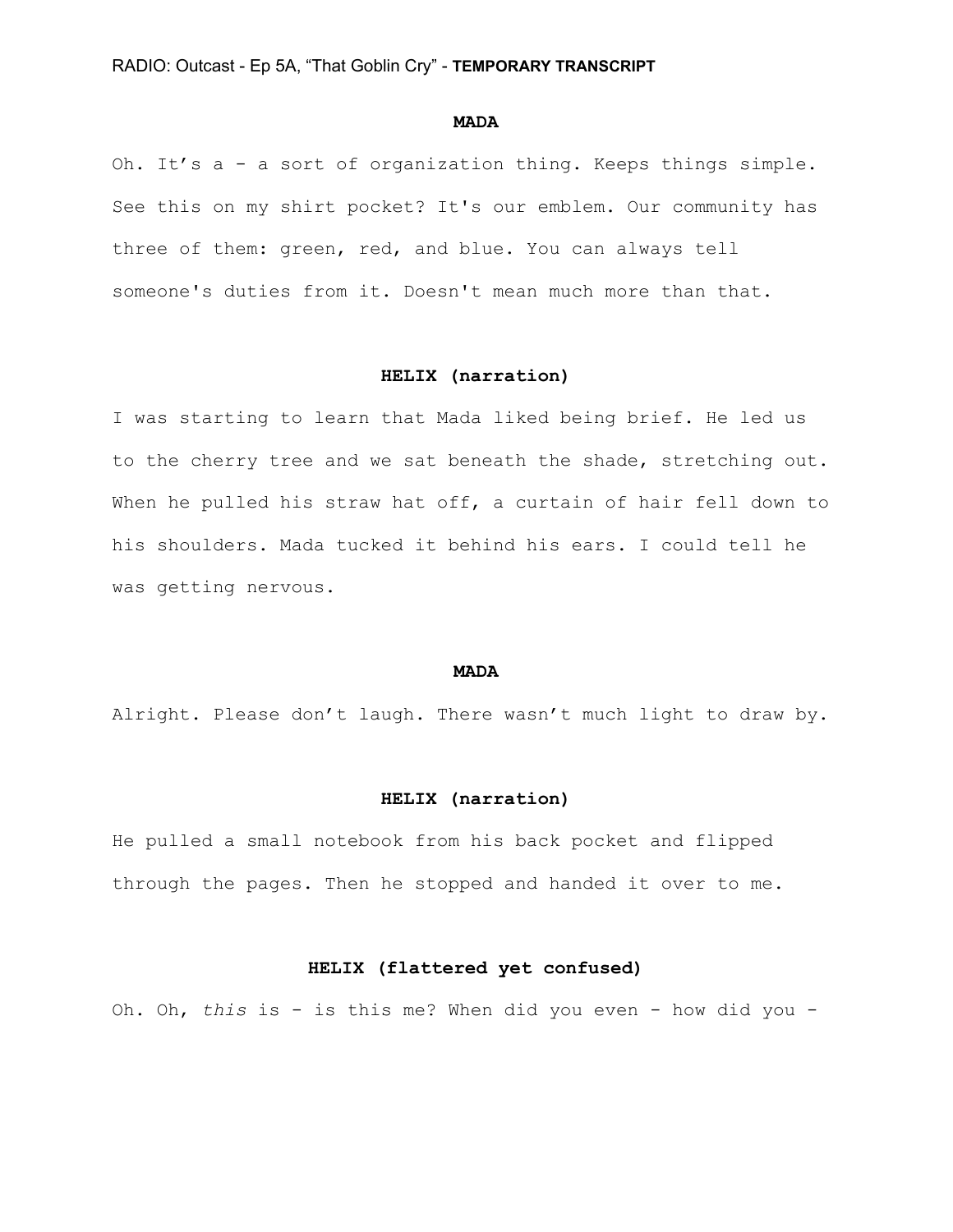#### **MADA**

Last night. You fell asleep pretty fast. I hope you don't mind.

# **HELIX (narration)**

As a God, you should probably get used to these things. But I never could. It was a sketch of me. I had my hand raised high and the sun burning bright above me. I looked, I dunno, *divine*? In one way I was totally flattered. I mean, a farmer boy with that hair, giving me a drawing like that? He even got my brow bones down accurately. So many of these reverent illustrations the Gods receive, they get the details all wrong. Humans love to draw us with big white wings, golden halos, all of that typical shit. But Mada's drawing, it was *me*. My lightning bolt earrings, my bare feet, my dirty-as-hell but still stylish-as-hell dress. But then there's my hand raised trying to grab the sun. He drew the sky as if the clouds were parting for me. For a second, I was scared. Did Mada know who I was, somehow? Or could he just sense it? [beat] *(solemn)* But I didn't want to think about that. I just wanted it to be what it seemed: a sweet drawing from a sweet guy.

*(Scene Transition)*

33. SOUND OF PAGE FLIPPING.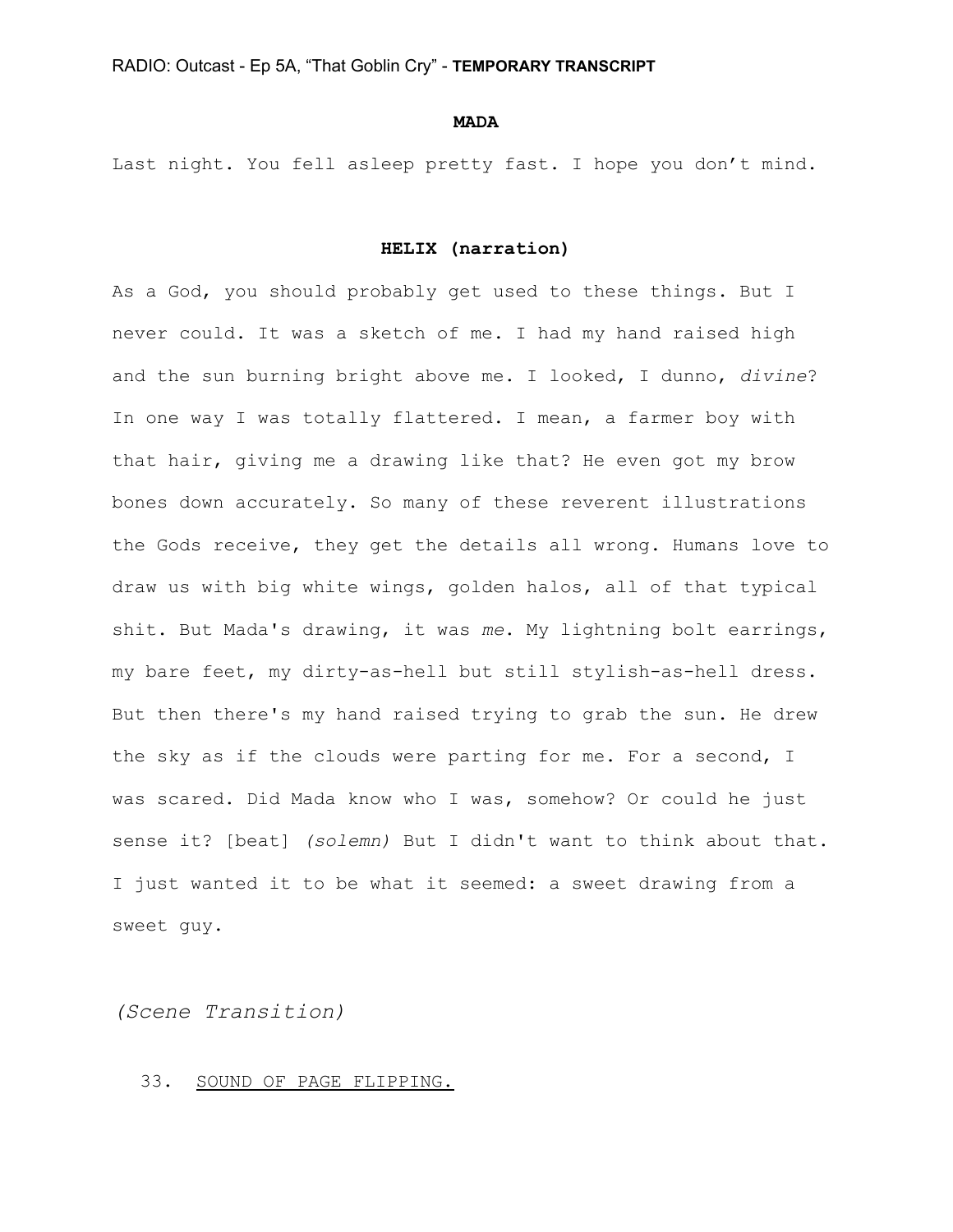#### **JESSE**

Hmm.

## **THE LIBRARIAN (firm)**

Oh. Good morning, sir. [beat] Have you been reading all night?

# **JESSE (narration)**

Shit. Must've gotten lost in the literature. Once that Librarian - that's how she referred to herself, the *Librarian* - once she brought me to the library, I got knee-deep in the books. Must've been twelve hours. Got through an auto-biography on Frederick Douglass and a couple dime novels on Deadwood Dick. Also learned the history of this Fort Keough. Seems after the Civil War, the Union decided to abandon the fort. Beyond that, glimpsed through lots and lots of books on the stars. Seems these folks love their physics literature. Had all sorts of handwritten notes in the margins, stuff like *the divine firmament* and *ascension*. [beat] Found that real, *real* interesting.

#### **JESSE**

Yeah. Skimmed through just about everything. Some were alright. Figure I could've written some of them better.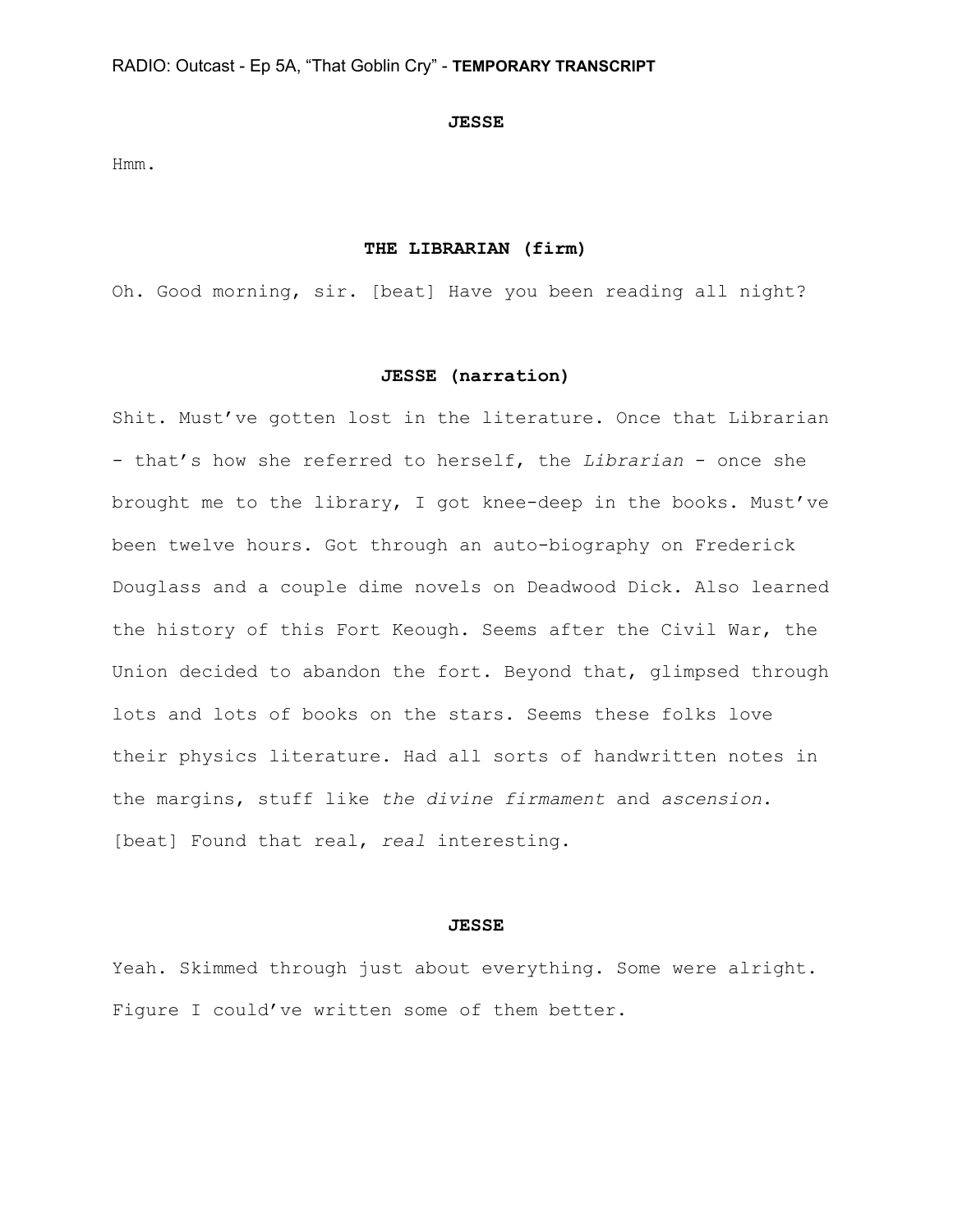# **THE LIBRARIAN (firm)**

Well. That's - that's good. [beat] Perhaps some rest, you think?

#### **JESSE**

Maybe. [beat] Got a question, first. You wrote this book here?

# **JESSE (narration)**

Was a thin thing. More of a pamphlet. Handwritten. Had a title, "The *Thinker*'s Manifesto." About fifty pages. With drawings. Anytime I see the word *manifesto,* I don't get good feelings. Particularly from folks who've just claimed an abandoned fort.

#### **THE LIBRARIAN**

Me. And a few others. [beat] I was unaware I left that in here.

## 34. CHAIR SLIDING.

#### **JESSE**

You didn't. [beat] Now suppose you're a *Thinker*. Book says you all wear those big hoods. [beat] Thinkers. What're y'all so curious about? Must be some important thoughts, being hidden behind two gates and a small army.

# 35. BEAT.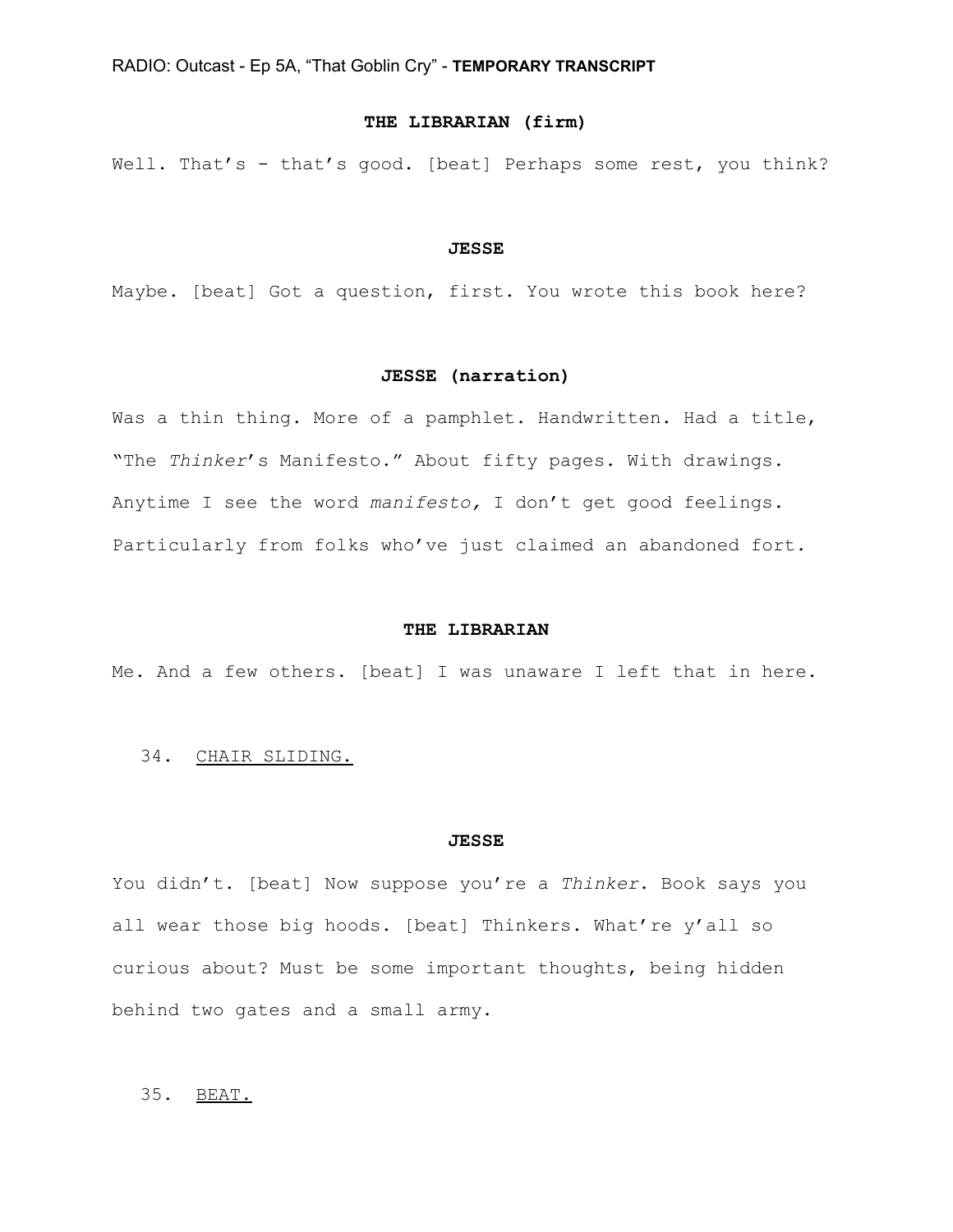# **THE LIBRARIAN (becoming tense)**

Is there a more specific question I might answer, Mr. Rogers?

#### **JESSE**

Yeah. [beat] I got a habit. Not telling strange folks my name.

## **THE LIBRARIAN (awkwardly)**

I overheard one of your confidantes. Is that not permissible?

## **JESSE (narration)**

Didn't like the cut of her jib. Right from the start. Seemed too convenient. Too specific. Why'd she take so much interest in me at the bonfire? Sure wanted me to get separated from my group, didn't she? Soon as that Librarian fell asleep last night, I scoped out the building. Got all these little rooms connected. Each of 'em for a *Thinker.* Well, I found the Librarian's room. She was sleeping real peaceful. Found an ol' wooden trunk in her bedroom. And in that, books. Books like that *Thinker's* Manifesto, and most interesting, a book on *opening up the firmament*. [beat] To open up the sky, all they'd need is a sacrifice.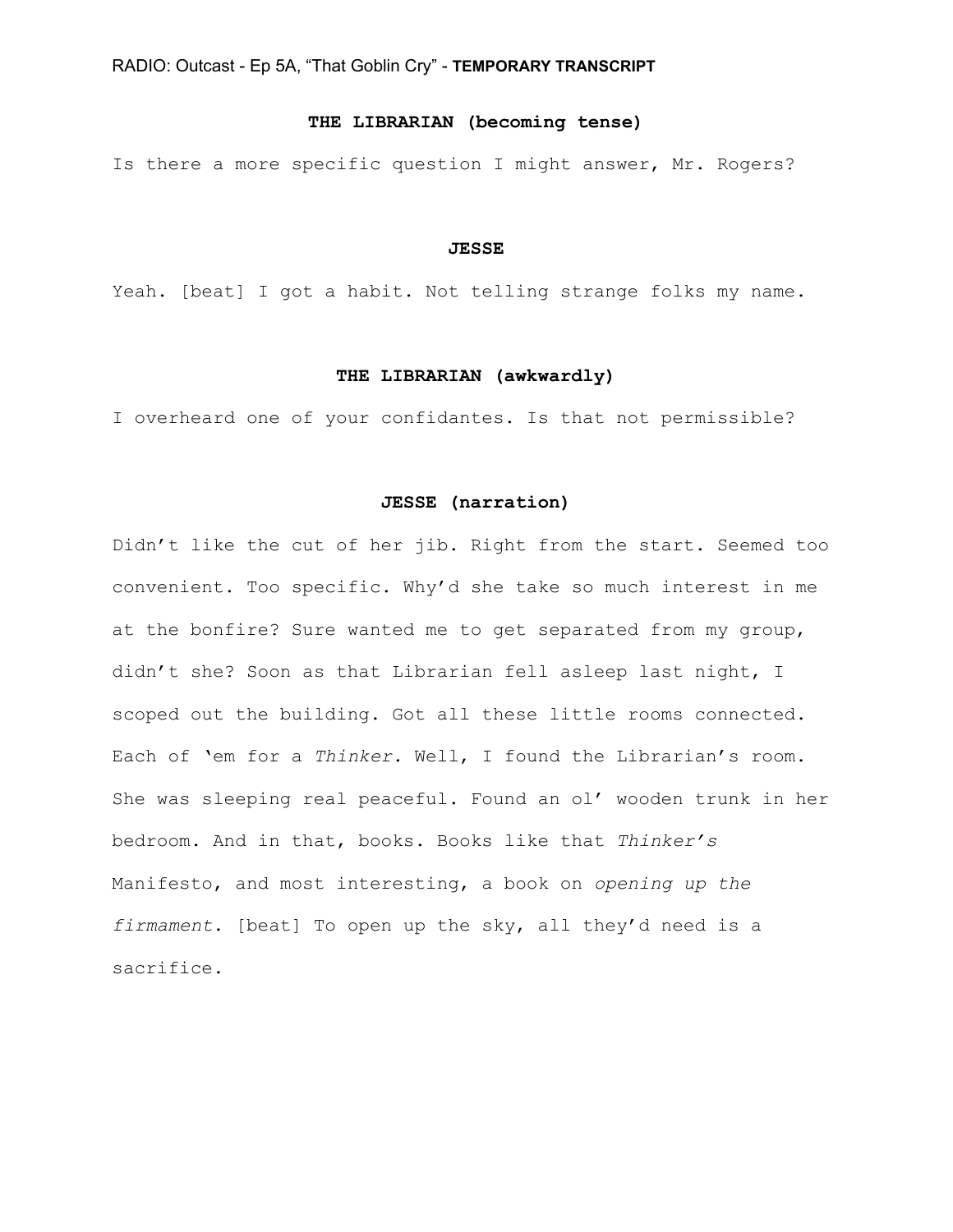#### **JESSE**

Matter of fact, now I got two questions. You don't seem busy. First one is, these *Great Pylons* y'all write about. I've seen your little illustrations. There are twelve of 'em, right? All in a circle. Seems you've constructed these towers yourself. You're gonna tell me where they are and what they're meant for. And then the last thing. [beat] This ritual y'all are planning. I read all about it. You need one *Maker*, one *Keeper*, and one *Thinker*. That right? Now I don't expect y'all to sacrifice your own. No, y'all would get some poor suckers instead. And just like this book says, you'd choose 'em by giving each a petal from a purple flower. [beat] Now don't that sound damn familiar? [beat] Sounds a lot like the petals you gave me and my companions at the bonfire, don't it? [beat] Go on, Miss Eve. You're not foolin' anybody. Pull that hood off. And start talkin'.

*(Scene Transition)*

#### 36. SONNY MACHINE BEEPING.

## **SONNY MACHINE**

Fifth tower … located. Fifth tower … 736 meters distant.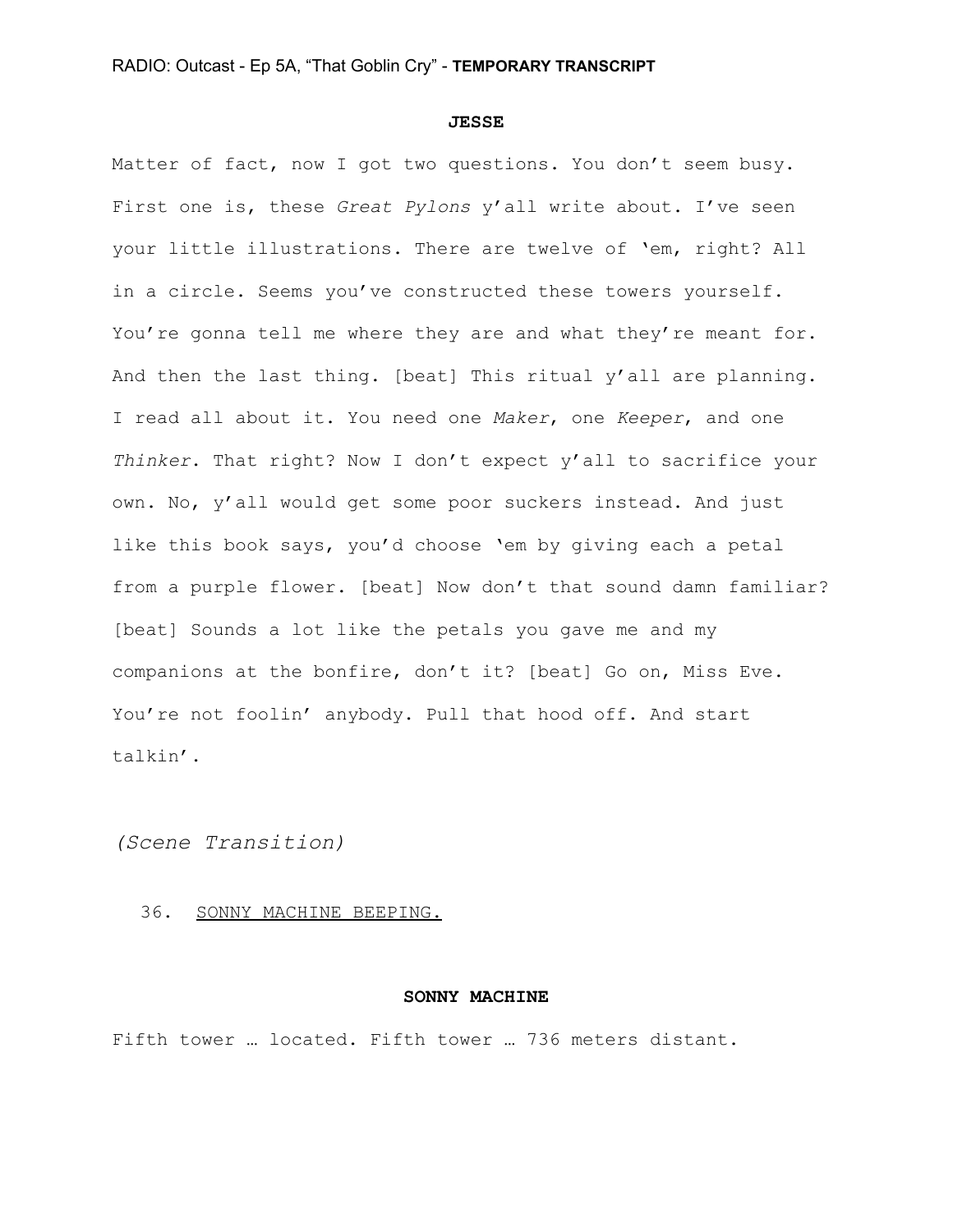# **CHARLES (sleepy)**

Oh, that bleak obelisk is going nowhere. Perhaps the *journey* should be savored, and less the itinerant destination?

# 37. INHALE ON CIGAR.

# **CHARLES (narration)**

The esteemed Commandant stationed me in a private quarters on the barrack's highest floor. No doubt, elevation implies prestige, and the Commandant recognized me as august company. On the bedside table, the Commandant delivered to me a mug of delicious brew, one sweet roll, and the rudimentary maps for his Keeper's patrols. I relished this evening in peace. These past weeks, it's been one event after another, and though I'm no stranger to the bustle, I'd forgotten the gift of quiet introspection. And so throughout the night I'd contemplated his maps. Quite rudimentary indeed. It seemed the *brawn* of that half-town did little to renegotiate Fort Keough's original footways. They merely divided the old military fortress into three precincts: *Makers, Keepers,* and *Thinkers.* Beyond that, this *Brink City*, so they claimed it, was a lone dirt path leading from one section to the next. That's the extent of the Keeper's patrols. They march forward and backward, and at each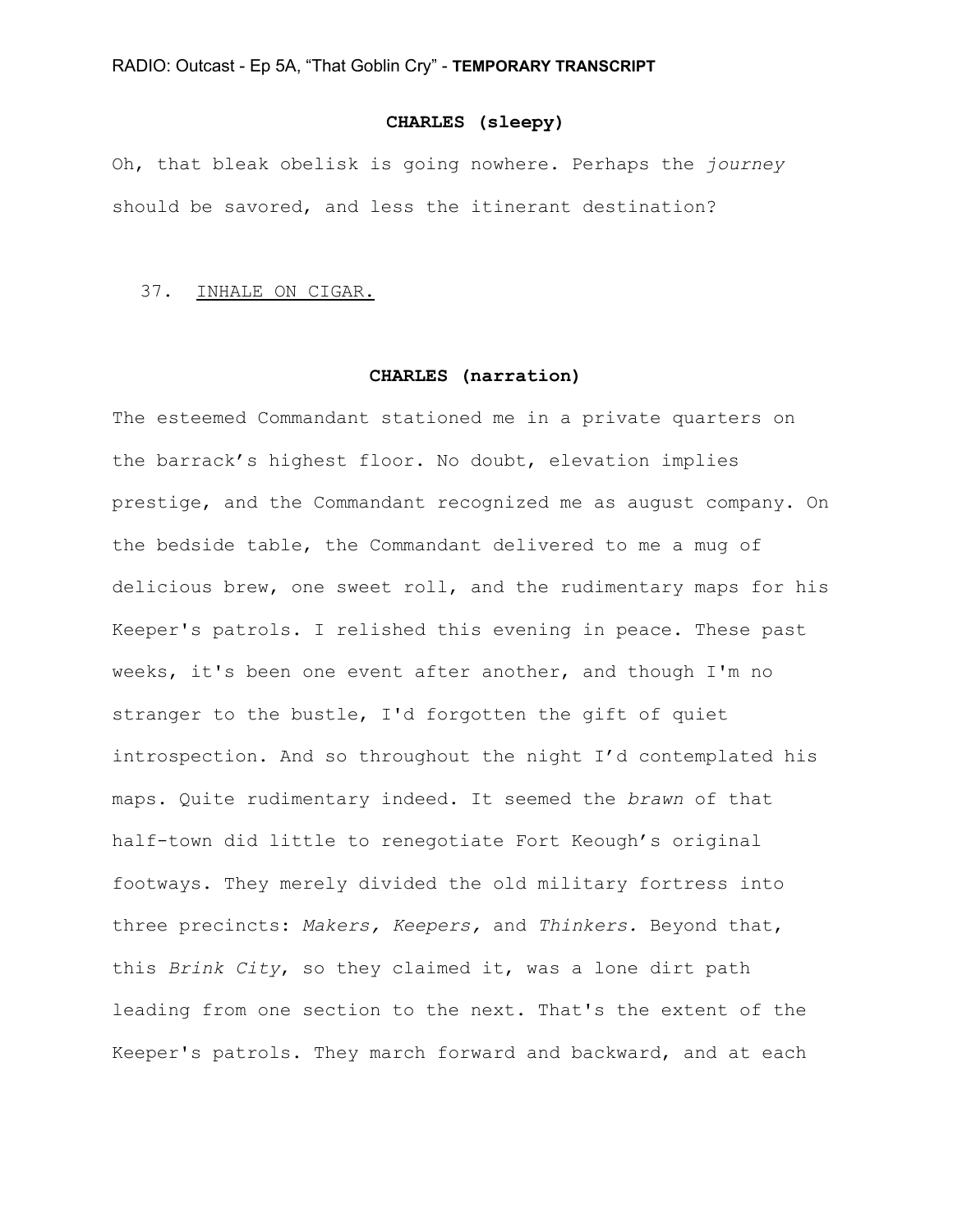gate, they march side-to-side. [beat] How quaint, if not incautious.

## 38. DISTANT DOOR SLAM. BEATING AGAINST DOOR.

# **CHARLES (narration)**

No doubt the *Keepers* - for whatever they *kept* - were the brutes of the bunch. Always stomping about, huffing and grunting. Not that a heavy step should preclude intelligence. But more often than not - *No*, I shouldn't. Despite their hatch slamming, I was pleased to wake in a private room. Away from the prattling goddess and revenant cowboy, to be left to my graces.

## 39. BELL TOLLS TWICE IN THE DISTANCE.

# **CHARLES (narration)**

I rose from the lumpy bed and approached the wide oriel window, looking out onto the stronghold. The alleged *Brink City*. At west there was the Keeper's Gate, crossing the belly of the fortress, rising with a teetering belltower. That which tolled again for some reason - who could know? It did not seem to dictate time. And beyond the Keeper's Gate was the Maker's precinct. Farmland. And the common square where we danced and drank that first eve.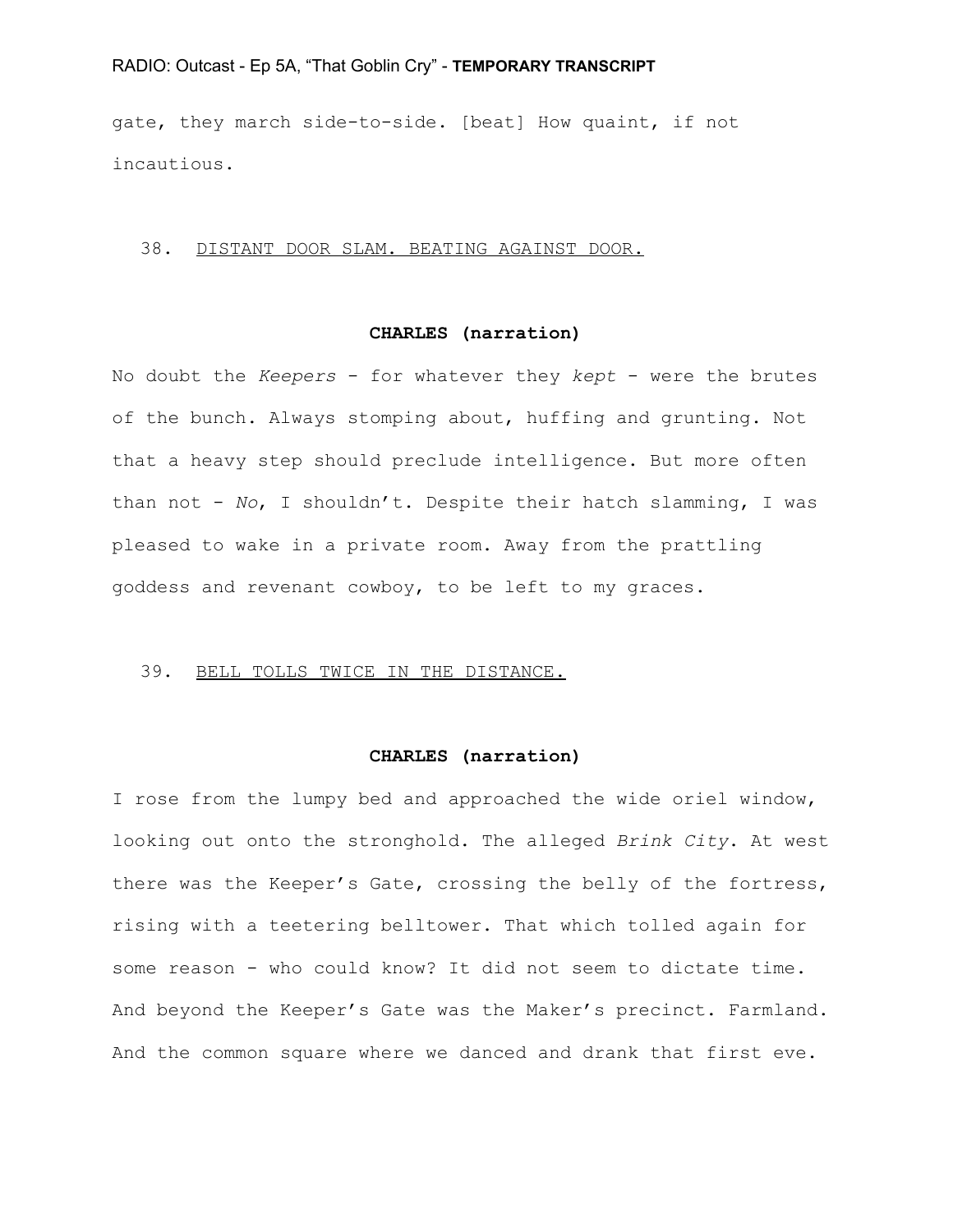Perhaps, I thought, I judged the Commandant's drab mappings too harshly. Were they not mere settlers, occupying the tatters of -

## 40. DISTANT ARGUING, SHOUTING.

# **CHARLES (to himself)**

Oh, how *came* them so? Some of us are attempting *thought*, here.

## 41. CHARLES COUGHING.

#### **CHARLES (narration)**

Perhaps the Midwest makes up for its cultural anemia with oafish hubris. Nevertheless, I took back to the window and turned toward the east, where the *Thinker*'s gate was shut tight. Beyond its stone walls, a mere peppering of dwellings. One large central dome, I imagined to be the library, and a series of lodgings surrounding. Was Jesse not out there? And farther still, in the farthest reaches of *Brink City*, I squinted - [beat] *perhaps?* - a spiral of towers? At such distance these seemed great silhouetted fingers reaching out from the earth, though I could not discern the count.

## 42. THREE DISTANT SCREAMS.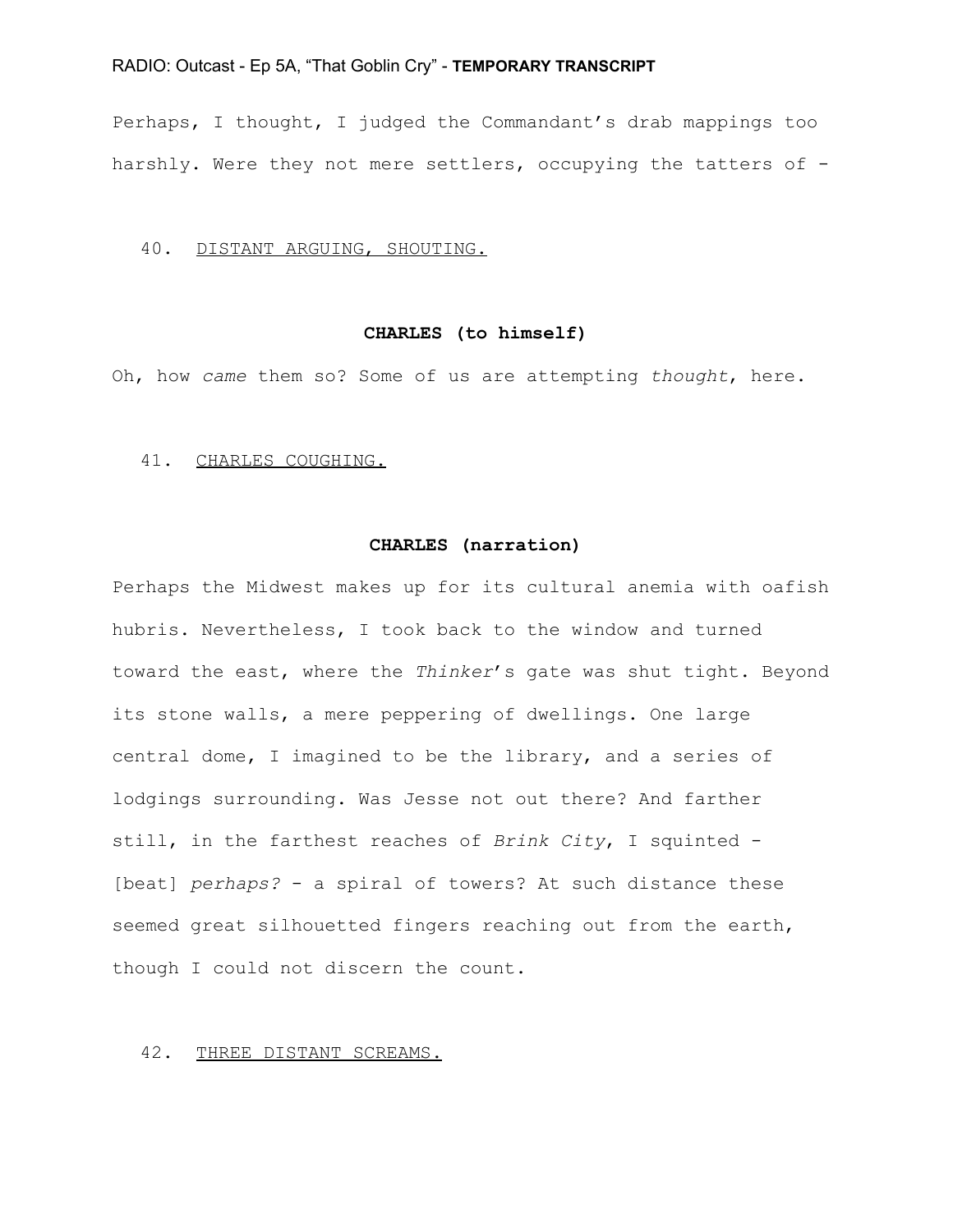# **CHARLES (whispered)**

Now *what* in the God -

# 43. JIGGLING A LOCKED DOOR.

# **CHARLES (narration)**

I'd been locked. From the outside. On the highest floor of the barracks. Perhaps this was a routine precaution, the Keepers wishing me safe from their oafish tendencies. But of course, the tune of my recent travels would have no such mercy. Something was afoot. And I'd no evident escape.

*(Scene Transition)*

44. SMALL ROCK PLUNGING INTO WATER.

#### **MADA**

Almost. Remember, thumb on the top. Throw it fast, not hard.

#### **HELIX (narration)**

Mada came up behind me, the brim of his straw hat over my head. Then he pinched my middle finger and moved it beneath the stone.

## 45. A SKIPPING ROCK.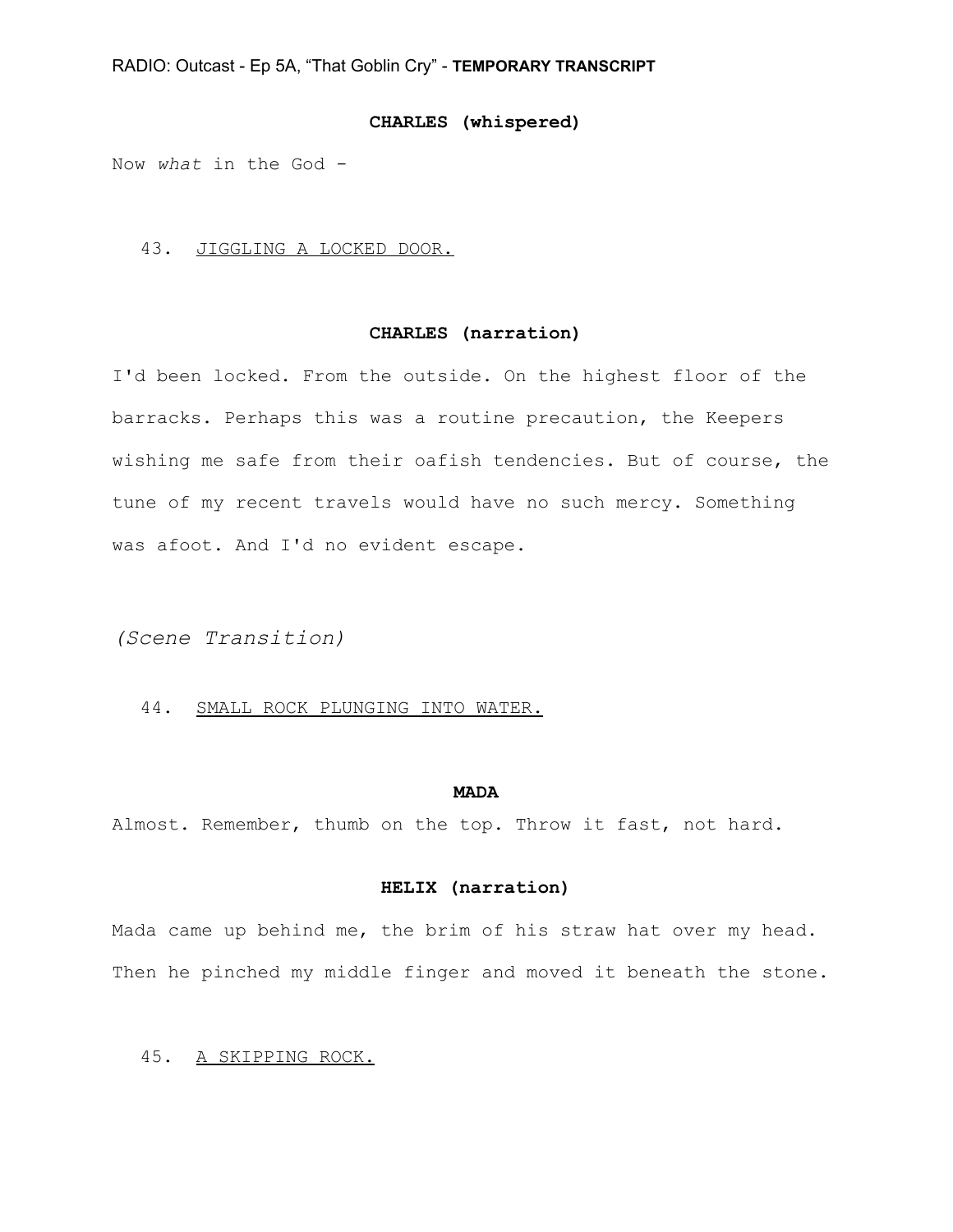## **HELIX**

*Finally*. Oh my Gods. I feel like I threw at least a hundred -

# **HELIX (narration)**

And then Mada turned me around and leaned forward. He kissed me.

46. KISS.

#### **HELIX**

Oh. [beat] Oh, *no*. Don't make that face. I don't mean *oh*, like -

#### **MADA**

I'm - I thought - I'll just [beat] I'll just jump in the river.

47. HELIX LAUGHS.

#### **HELIX**

Oh, shut *up*. Just - it was unexpected. [beat] It's *fine*, Mada.

# **HELIX (narration)**

He looked defeated. Hands in his pockets. Staring at the ground.

# **MADA (softly)**

There isn't much time, is all. Better a fool than a big coward.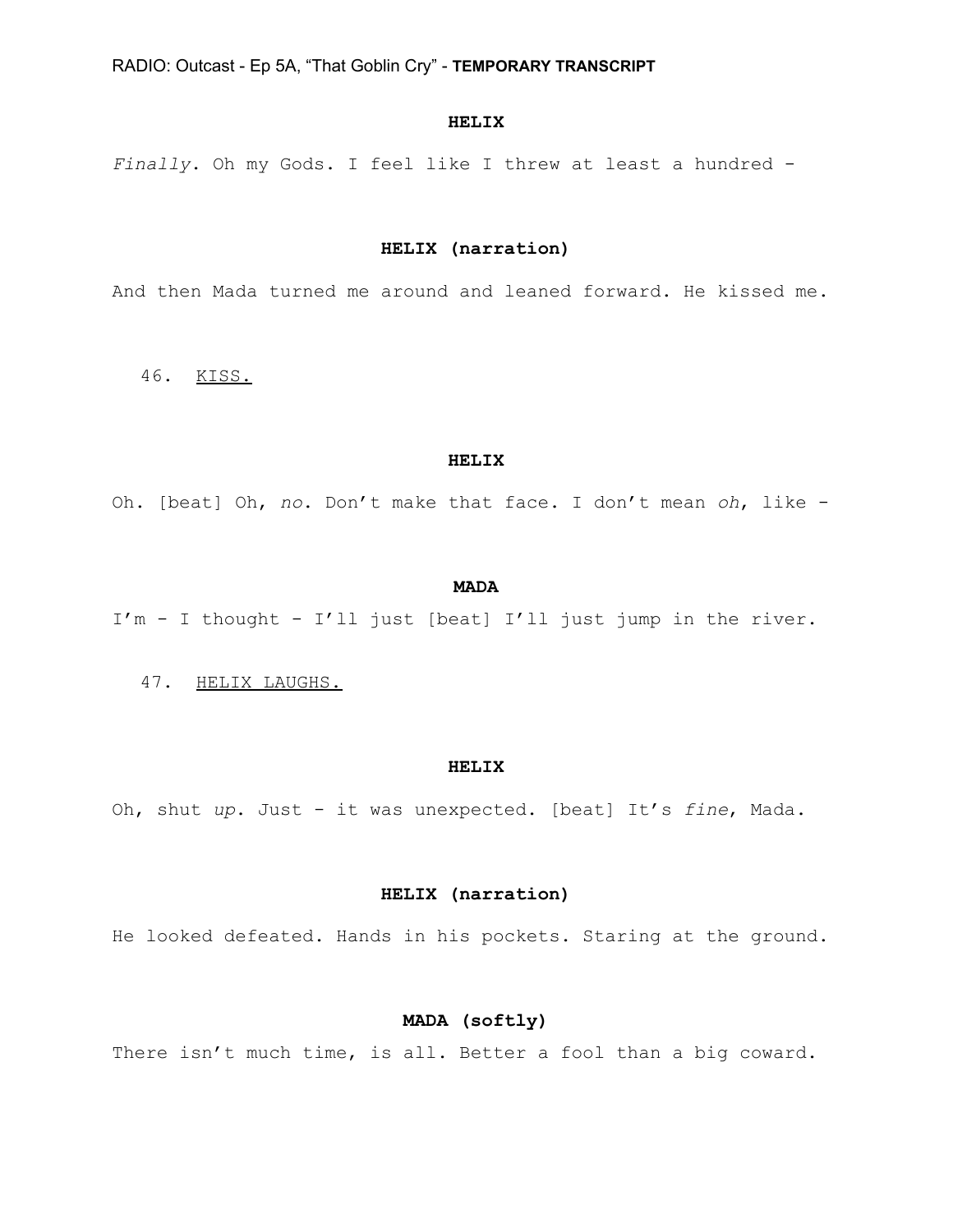## **HELIX**

Oh, don't have a cow. It's *fine*, okay? [beat] What do you mean, not much time?

## **HELIX (narration)**

Mada looked out into the fields behind us. All the Makers plucking away at the cherries, placing them into their bags.

#### **MADA (softly)**

Helix, if you *wanted*. [beat] I mean, no one is watching us.

# **HELIX (narration)**

I used to never feel alcohol. I used to never bleed. I used to never feel my heart drop, until right there. In the orchard. But Mada couldn't know. He couldn't know that Gods can't make love to humans. It drives them crazy. It makes them [beat] unhealthy. Because I've seen it. I've [beat] - I've seen it. And I will *never* have another Dre. No. I learned my lesson. But there was something *else* Mada couldn't have known. Something that he said. These past few weeks, going from town to town, we meet all sorts of people. Bandits. Underground worshippers. Roller rink DJs. Sometimes we're friends, sometimes we're not. But this is a totally strange and dangerous world to be mortal in. Especially as someone who doesn't know how to *be* mortal. So I'm very, very careful about giving out my name.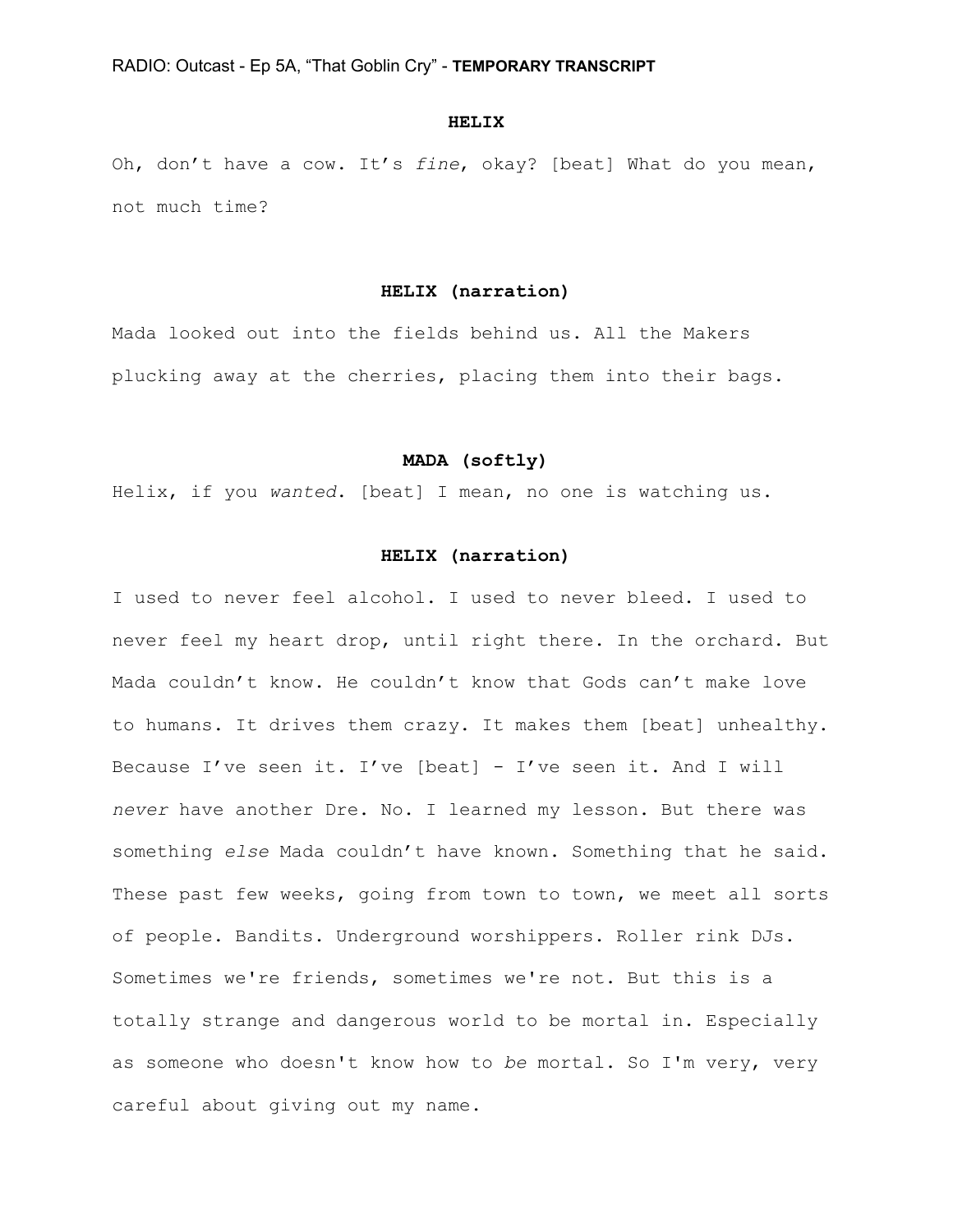# **HELIX (slowly)**

Mada. [beat] I know we've spent the past day together. So it would seem natural. But I - [beat] I never told you my name.

## 48. BABBLING RIVER DURING SILENCE.

# **HELIX (narration)**

He reached up to his straw hat and removed it. Then he snapped his fingers.

## 49. FINGERS SNAPPING.

## **HELIX (narration)**

All those Makers in the field. The ones that *weren't* watching. They stood straight and turned. Cherries fell from their hands. Dozens of Makers. They started walking. Then running toward me. When they looked at Mada, they called him *Seer*. [beat] *The* Seer.

#### **MAKER WOMAN**

Seer, I have the rope. Give the word.

### **MADA**

Yes, bind her. And send word to Eve. We're en route with the sacrifice.